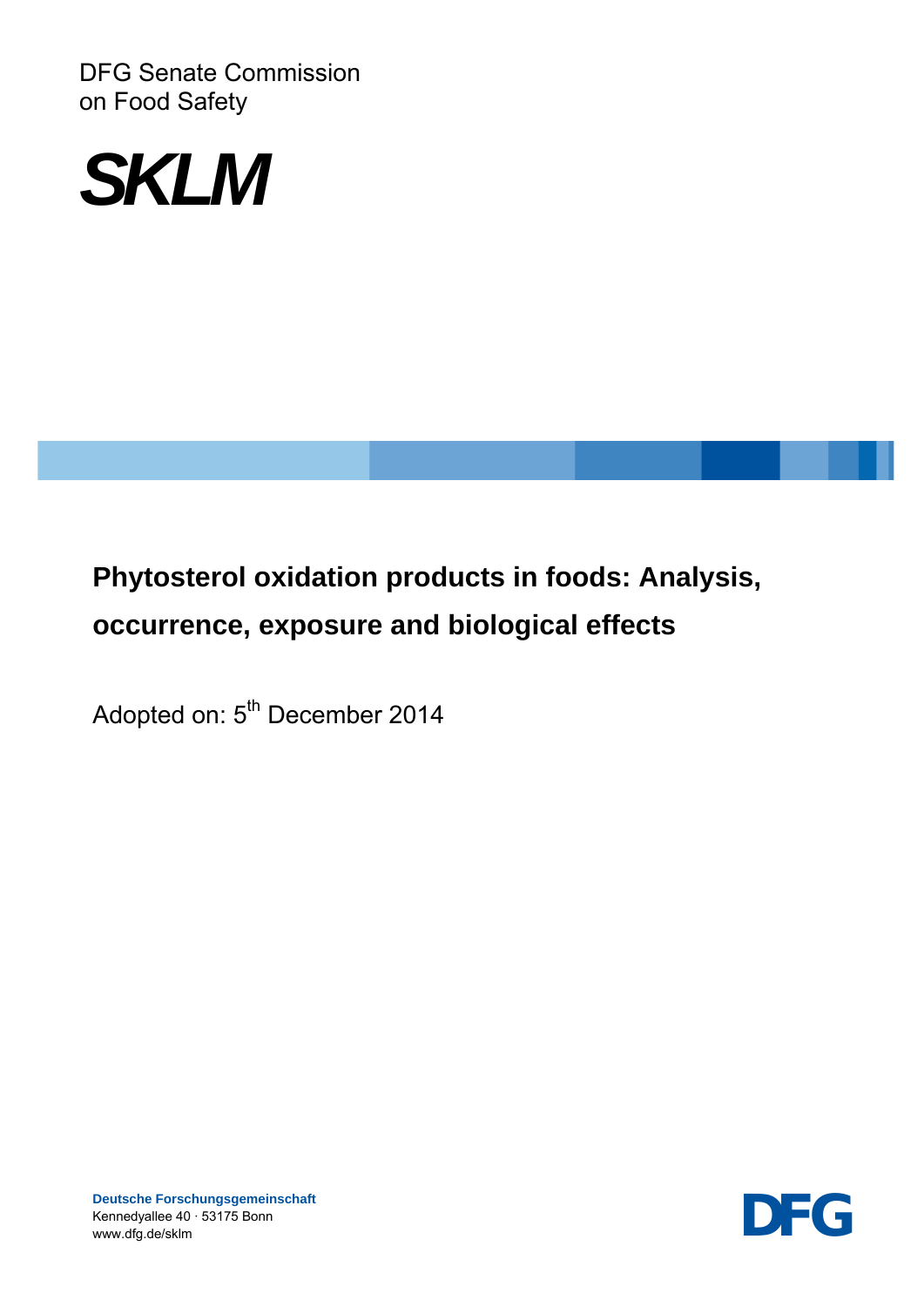#### Members and guests of the DFG Senate Commission on Food Safety 2014-2016

#### **Members:**

Pablo Steinberg (Chairman), Patrick Diel, Gerhard Eisenbrand, Karl-Heinz Engel, Bernd Epe, Volker Heinz, Hans-Ulrich Humpf, Hans-Georg Joost, Dietrich Knorr, Theo de Kok, Doris Marko, Ivonne Rietjens, Rudi Vogel

#### **Permanent guests:**

Peter Fürst, Sabine Kulling, Alfonso Lampen, Gerhard Rechkemmer, Richard H. Stadler, Stefan Vieths

The Commission would like to thank the members of the working group . Food constituents":

Pablo Steinberg (WG Chairman), Matthias Baum, Hubertus E. Brunn, Patrick Diel, Gerhard Eisenbrand, Karl-Heinz Engel, Barbara Engeli, Hans-Ulrich Humpf, Dirk Lachenmeier, Alfonso Lampen, Angela Mally, Doris Marko and Peter Winterhalter as well as Birgit Scholz (TU München) for the preparation of the opinion and the SKLM staff represented by Sabine Guth, Angelika Roth and Stephanie Vogel for their support.

#### **SKLM Commission Secretariat**

Institut für Lebensmitteltoxikologie und Chemische Analytik, Stiftung Tierärztliche Hochschule Hannover, Bischofsholer Damm 15, 30173 Hannover, Germany E-Mail: SKLM@tiho-hannover.de • Tel.: +49 511 856 7227 • Fax: +49 511 856 82 7227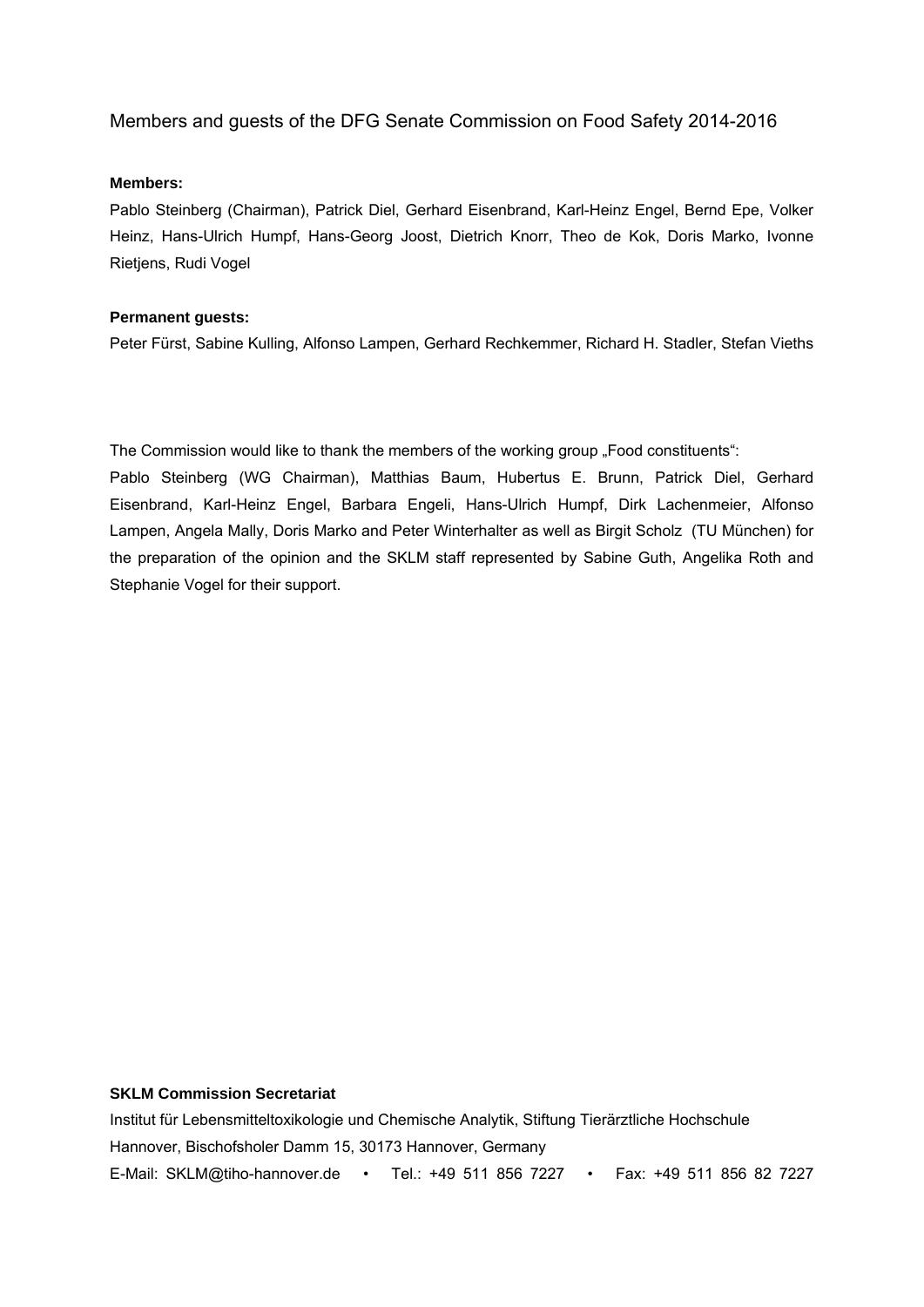*Phytosterols/-stanols and their fatty acid esters are able to reduce the serum cholesterol level and are therefore added to an increasing number of products claiming cholesterol lowering properties. An undesirable reaction that may be expected in these products is the formation of so-called phytosterol oxidation products, i.e. keto-, hydroxy- and epoxy derivatives of phytosterols/-stanols. The Senate Commission on Food Safety (SKLM) of the Deutsche Forschungsgemeinschaft (DFG, German Research Foundation) summarized and evaluated the current knowledge on the formation, intake and biological effects of phytosterol oxidation products and identified gaps in knowledge as well as research needs for a safety assessment, particularly in light of the potentially increasing dietary exposure to such compounds via the consumption of foods enriched with phytosterols/-stanols and their esters. The following opinion was adopted on the 5th of December 2014.*

# **Phytosterol oxidation products in foods: Analysis, occurrence, exposure and biological effects**

#### **1 Introduction**

Hypercholesterolemia is an important risk factor for the development of cardiovascular diseases. A daily dietary intake of 2 g phytosterols/-stanols results in a reduction of LDL- and total plasma cholesterol of approximately 10%.*1-3* Owing to these cholesterol-lowering properties, phytosterols/-stanols and their fatty acid esters were among the first ingredients used to enrich foods and thus to obtain an additional beneficial effect. On the basis of a safety assessment by the Scientific Committee on Food in 2000, a yellow fat spread enriched with specified amounts of phytosteryl fatty acid esters was the first product authorized by the EU Commission as a novel food according to Regulation (EC) No 258/97.*<sup>4</sup>*,*5,6* In the meantime, a broad spectrum of other foods with added phytosteryl/-stanyl fatty acid esters has been placed on the market in the European Union. They comprise milk-type products, yoghurt-type products, milk-based fruit drinks, soy-based drinks, cheese-type products, salad dressings, spice sauces, rye bread, rice drinks, and oils;<sup>7</sup> regularly updated lists of the respective authorizations and notifications are available.*<sup>8</sup>*,9 Phytosterols/-stanols and their fatty acid esters are among those food ingredients for which health claims referring to the reduction of disease risk have been permitted.*<sup>10</sup>*,*<sup>11</sup>*

There is no evidence of additional cholesterol-lowering benefits at intakes of phytosterols higher than 3 g/d;*<sup>3</sup>* in addition, high intakes may induce undesirable effects, such as a reduction of plasma levels of ß-carotene.*1,12,13* Therefore, in its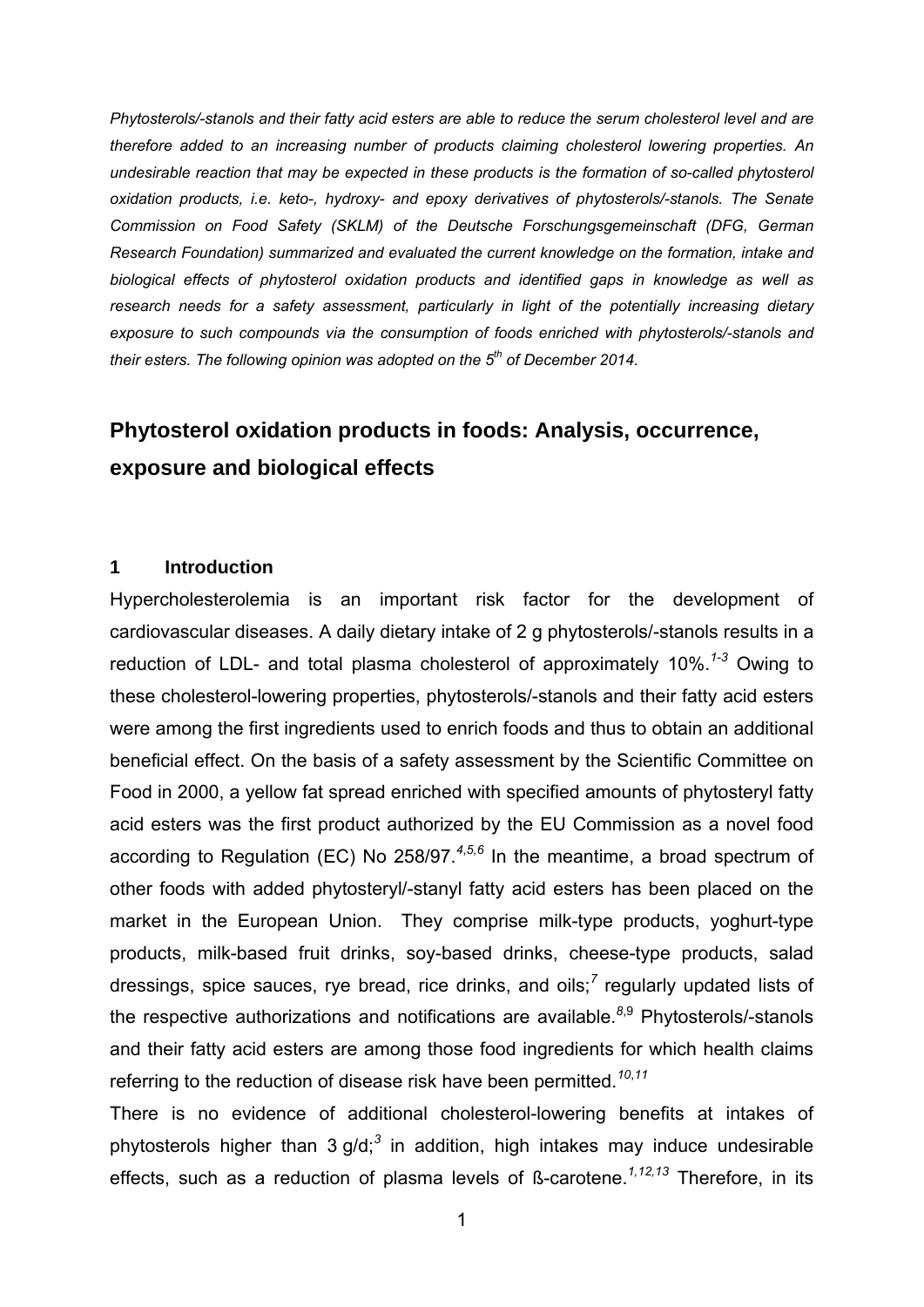general view on the long-term effects of the intake of elevated levels of phytosterols from multiple dietary sources, the Scientific Committee on Foods (SCF) considered it prudent to avoid intakes exceeding a range of 1-3 g/d.*<sup>14</sup>* This precautionary limit is in line with the group ADI of 0-40 mg/kg bw for the group of phytosterols, phytostanols and their esters, expressed as the sum of phytosterols and phytostanols in their free form, later derived by JECFA.*<sup>15</sup>*

The DFG Senate Commission on Food Safety (SKLM) previously published two scientific opinions regarding the use of phytosteryl/-stanyl fatty acid esters in foods.*16,17* They focused on the need for assessment of individual phytosteryl-/stanyl ester preparations and the importance of the respective specifications. In addition, they drew particular attention to the challenges arising from the broad spectrum of enriched food categories and the uncertainties in ensuring that an intake of 1-3 g/d is not exceeded. The need for current and reliable consumption data and for measures to ensure that the products are only consumed by the target groups was emphasized. In order to allow users to restrict their consumption to a maximum of 3 g of phytosterols/-stanols per day and to ensure that the product reaches its target group, specific provisions regarding the labelling of foods and food ingredients with added phytosterols/-stanols and their esters have been implemented; for example, an indication on the label that the consumption of more than 3 g/d of added plant sterols/stanols should be avoided is required.*<sup>18</sup>* However, a consumer awareness study performed in Germany revealed that 45% of the consumers did not belong to the target group, 3.5% were children and only 1% were aware that an intake of 3 g phytosterols/d should not be exceeded.*<sup>19</sup>* Data on the actual exposure of consumers to phytosterols via the multiple sources of enriched foods are also inconsistent. According to a post-launch monitoring (PLM) survey on consumer purchases of foods (spreads, salad dressings, milk- and yoghurt-type products) with added phytosterols in five European countries, the mean phytosterol intakes per household were 0.35- 0.86 g/d. In the  $95<sup>th</sup>$  percentile of the population, intakes ranged from 1.0 g/d in France to 3.7 g/d; The Netherlands were the only country in which approximately 6% of households were identified as potential "over consumers".*<sup>20</sup>* These data indicating that overconsumption of phytosterols seems unlikely are in agreement with the results obtained in the mandatory PLM performed by Unilever covering the first year of marketing of enriched vegetable oil spreads; in that survey the median intakes of phytosterols for regular purchasers were 1.2-1.4  $q/d$ , the 95<sup>th</sup> percentile intakes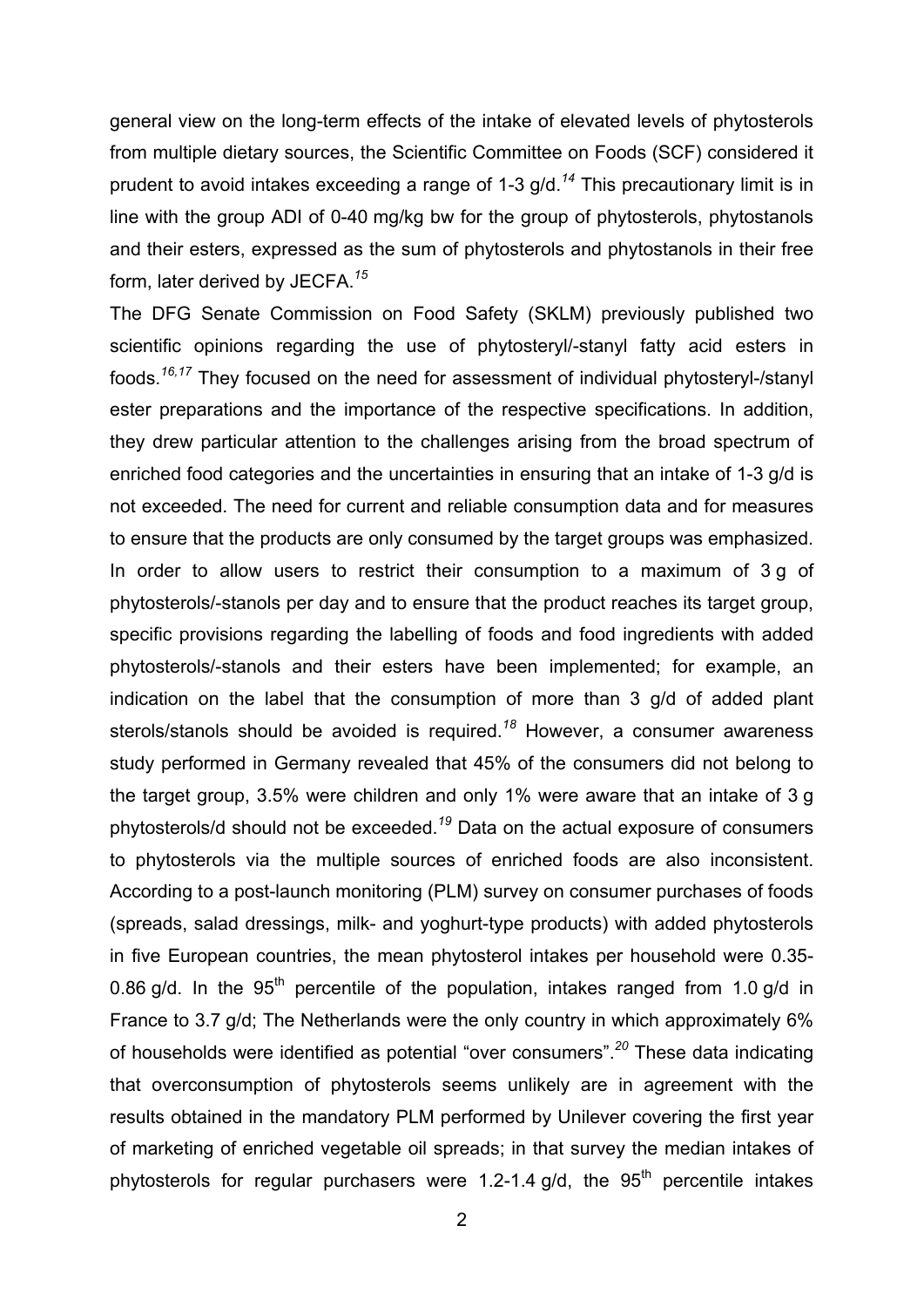ranged from 2.2 g/d in France to 3.6 g/d in The Netherlands.*<sup>21</sup>* On the other hand, a significantly higher mean phytosterol intake (2.45 g/d) was reported in a study performed on the Irish market. In total, 23% of the respondents had mean phytosterol intakes higher than 3 g/d and the majority of consumers (58%) had been consuming these products for more than one year.<sup>22</sup> A study by Sioen *et al.* (2011)<sup>23</sup> investigating the consumption of phytosterol-enriched foods in Belgium also identified 16% of consumers to have a phytosterol intake above 3 g/d.

Another controversially discussed issue is the increased absorption of phytosterols, potentially resulting in their accumulation and subsequently the promotion of vascular diseases.*<sup>24</sup>* Examples are the presence of plant sterols in atherosclerotic plaques of patients undergoing carotid endarterectomy,*<sup>25</sup>* the accumulation of plant sterols in human stenotic aortic valves,*26,27* and the effects of long term plant sterol and stanol consumption on the retinal vasculature.*<sup>28</sup>* The potential accumulation of phytosterols in the arterial wall versus the plasma cholesterol-reducing effect of dietary phytosterols/-stanols and, thus, their usefulness in preventing coronary heart disease are intensively being discussed.*29-32*One recent study showed the induction of intestinal adenoma formation in *Apc*Min (*Adenomatus polyposis coli*) mice having been fed a plant stanol-enriched diet.*<sup>33</sup>*

Phytosterols/-stanols are structurally very similar to cholesterol. This similarity is the molecular basis for the cholesterol-lowering properties of these substances; however, undesirable reactions known for cholesterol may also be expected in the case of phytosterols. A typical example is the formation of so-called cholesterol oxidation products, i.e. keto-, hydroxy- and epoxy derivatives of cholesterol, a well-known class of substances studied in detail for many years. On the one hand, cholesterol oxidation products are crucial intermediates in mammal metabolism which are enzymatically synthesized *in vivo*, and serve several regulatory purposes such as cholesterol homeostasis.*34,35* On the other hand, they may be formed endogenously via non-enzymatic oxidation of cholesterol and may also be absorbed from the diet. In cholesterol-containing foods, cholesterol oxidation products can be formed via processing and storage.*<sup>35</sup>* Elevated plasma levels of cholesterol oxidation products have particularly been correlated to atherogenic effects, and are also thought to be involved in other inflammatory processes such as neurodegeneration.*<sup>36</sup>* Therefore, the occurrence in foods and the subsequent dietary intake not only of intact cholesterol but also of cholesterol oxidation products has been in the focus of recent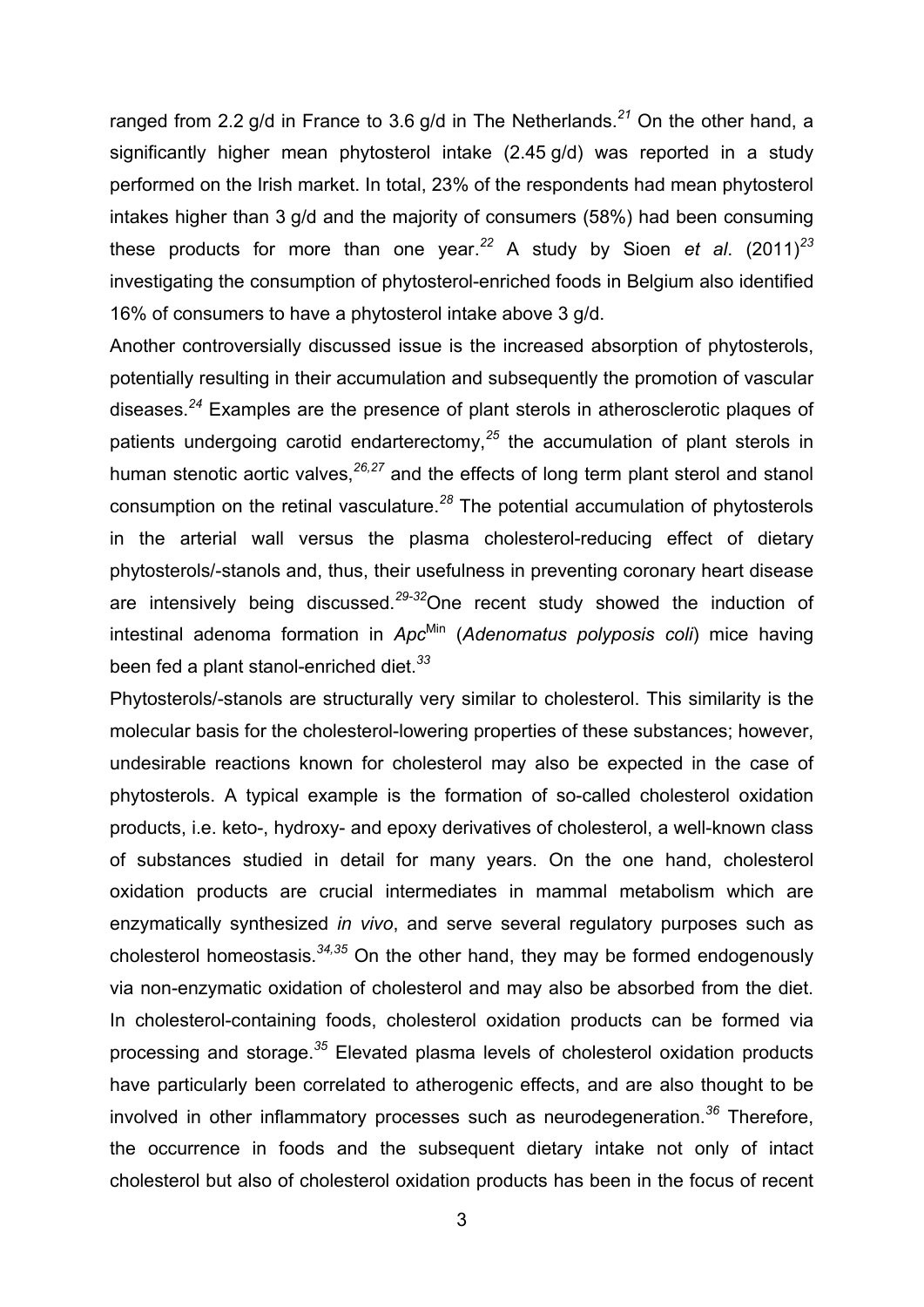research activities. An increased intake of dietary cholesterol oxidation products was shown to be associated with impaired hepatic function and lipid metabolism and ultimately atherosclerotic progression in various animal models.*37-45*

Taking into account the structural similarities between cholesterol and phytosterol oxidation products and considering the growing number and the variety of products enriched with phytosteryl/-stanyl fatty acid esters, studies on the formation and intake of phytosterol oxidation products and the assessment of their potential adverse effects seem advisable. A present application to extend the use of phytosteryl esters to spreads and liquid vegetable fat-based emulsions specifically intended for cooking and baking underlines the relevance of such an evaluation.*<sup>46</sup>*

In the last decade, research activities regarding phytosterol oxidation products significantly increased; the progress has been reflected in a series of reviews.*36,47-52* The objective of this opinion is to summarize and to evaluate the current knowledge, particularly in the light of the potentially increasing dietary exposure to phytosterol oxidation products via the consumption of foods enriched with phytosterols/-stanols and their esters, and to outline research needs for a safety assessment.

#### **2 Analytical approaches**

Thermooxidation of phytosterols occurring in foods encompasses a sequence of reactions resulting in primary (hydroperoxides), secondary (polar: ketones, alcohols, epoxides; unpolar: steradienes, steratrienes) and tertiary oxidation products (dimers, oligomers, polymers). Owing to the analytical capabilities, the focus has almost exclusively been put on the secondary polar phytosterol oxidation products. Accordingly, the term "phytosterol oxidation products" (POP) used in this opinion refers to the keto-, epoxy- and hydroxy-compounds derived from the respective sterols/stanols; Figure 1 shows exemplarily structures of phytosterol oxidation products obtained from ß-sitosterol.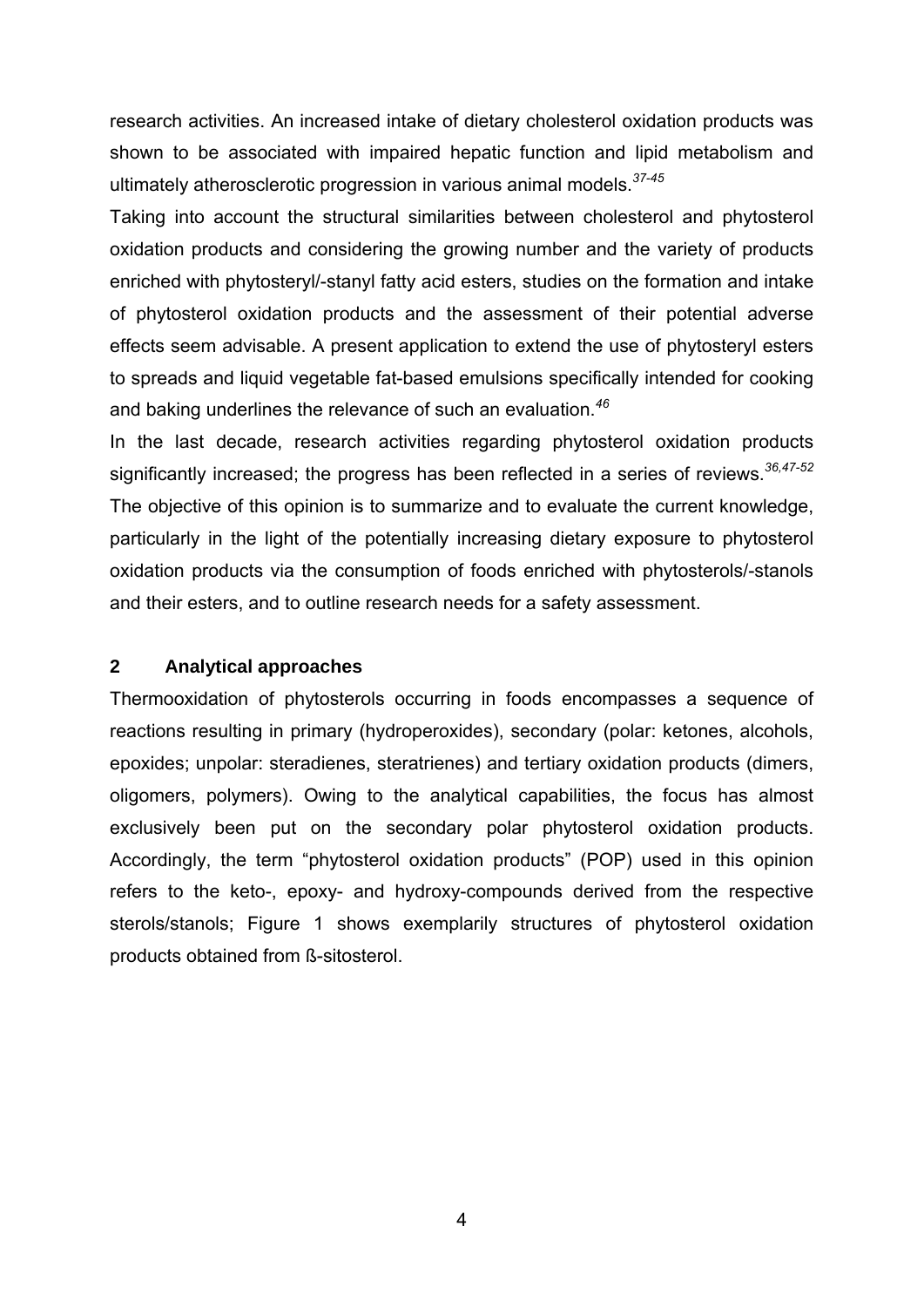

Figure 1. Structures of phytosterol oxidation products derived from ß-sitosterol: 7-keto-sitosterol (**1**), 5,6ß-epoxy-sitosterol (**2**), 5,6α-epoxy-sitosterol (**3**), 7ß-hydroxysitosterol (**4**), 7α-hydroxy-sitosterol (**5**), sitostanetriol (**6**)

There are various analytical methodologies available based on (i) lipid extraction and saponification or transesterification, (ii) isolation and purification via thin layer chromatography or solid phase extraction, (iii) derivatization to trimethylsilyl ethers, and (iv) detection via HPLC- and GC-based techniques.*53,54*

These methods have been employed to generate a broad spectrum of analytical data on model systems involving the thermal treatment of phytosterol standards.*55-57* Thermooxidations under different time/temperature conditions revealed that some of the secondary phytosterol oxidation products constitute intermediates, which are further transformed or degraded in the course of the reaction.*<sup>58</sup>* First attempts to isolate fractions containing dimers, trimers and tetramers via size exclusion chromatography have been described, and structures for sterol dimers have been proposed.*59-63*

Heating of stigmasterol for 3h at 180°C resulted in a loss of the intact sterol of 61%. Polar, mid-polar and non-polar oxidation products accounted for 39% of this loss; the formation of dimers and polymers accounted for 30% of the loss. This means that there is a gap in the mass balance, leaving 31% of the stigmasterol loss unexplained.*<sup>64</sup>*

There are data available indicating qualitative and quantitative differences in oxidation profiles between free and esterified phytosterols.*65-70* Complex mixtures are to be expected owing to potential oxidations in the sterol as well as in the fatty acid moiety of phytosteryl esters of unsaturated fatty acids.*<sup>71</sup>* Very recent studies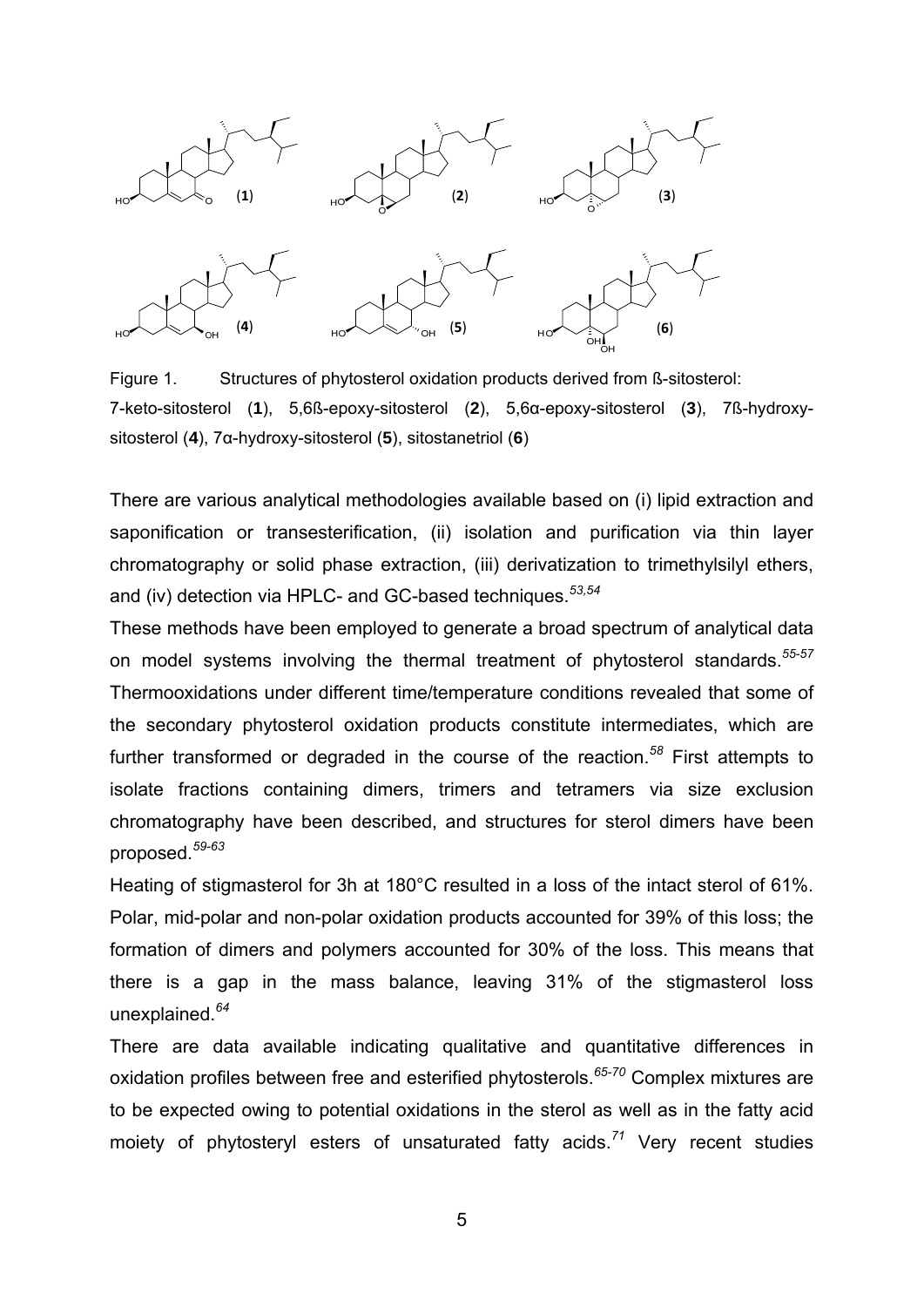described first approaches to analyze intact oxidized phytosteryl fatty acid esters via HPLC-ESI-MS.*<sup>72</sup>*

# **3 Occurrence in foods**

## *Non-enriched foods*

Data on phytosterol oxidation products exist for various foods containing phytosterols/-stanols or their esters as naturally occurring constituents. The presence of phytosterol oxidation products in crude vegetable oils and their fate during refining has been analyzed.*<sup>73</sup>* The effects of the heating of vegetable oils on the formation of phytosterol oxidation products have been studied in model experiments*55,74* as well as under industrial frying conditions.*<sup>75</sup>* Commercial potato crisps,*<sup>76</sup>* potato chips prepared in different vegetable oils,*<sup>77</sup>* and French fries prepared in these oils*<sup>75</sup>* have been investigated. Sterol oxidation in infant milk formulas and milk cereals*<sup>78</sup>* and in ready-to-eat infant foods during storage*<sup>79</sup>* has also been studied. As examples, data on spread,*<sup>80</sup>* French fries,*<sup>75</sup>* and potato crisps*<sup>76</sup>* are summarized in Table 1. The average content of phytosterol oxidation products in the heat-treated products French fries and potato crisps was around 1 mg/kg (except for the French fries obtained as restaurant samples); this content corresponds to an oxidation rate of approximately 0.8%.

| Type of food              | <b>POP</b><br>[mg/kg] | Oxidation<br>rate<br>[%] <sup>a</sup> |          | POP intake<br>$[mg/d]^b$ |      |
|---------------------------|-----------------------|---------------------------------------|----------|--------------------------|------|
|                           |                       |                                       | Median   | 95 <sup>th</sup> Perc    |      |
| Spread                    |                       |                                       |          |                          |      |
| 63% fat                   | 13.3                  | 0.41                                  | $0.14^c$ | $0.65^{\circ}$           | (80) |
| <b>French Fries</b>       |                       |                                       |          |                          |      |
| Oven, 225 °C, 15 min      | 1.2                   | 0.5                                   | 0.08     | 0.19                     | (75) |
| Pre-fried samples         | 0.8                   | 1.3                                   | 0.06     | 0.12                     | (75) |
| <b>Restaurant samples</b> | 3.4                   | 0.8                                   | 0.23     | 0.53                     | (75) |
| Potato crisps             |                       |                                       |          |                          |      |
| High fat (>25%)           | 1.1                   | 0.6                                   | 0.02     | 0.06                     | (76) |
| Low fat $( < 25\%)$       | 1.2                   | 0.8                                   | 0.03     | 0.06                     | (76) |

Table 1. Contents of phytosterol oxidation products (POP) determined in selected nonenriched foods and resulting intakes calculated on the basis of consumption data of the respective foods

a calculated as percentage of POP with respect to the initial phytosterol content

 calculated on the basis of consumption data for adults among consumers only across European countries,<sup>81</sup> except for the data labelled by footnote<sup>c</sup>

c calculated on the basis of consumption data for adults among consumers only in Germany *<sup>82</sup>*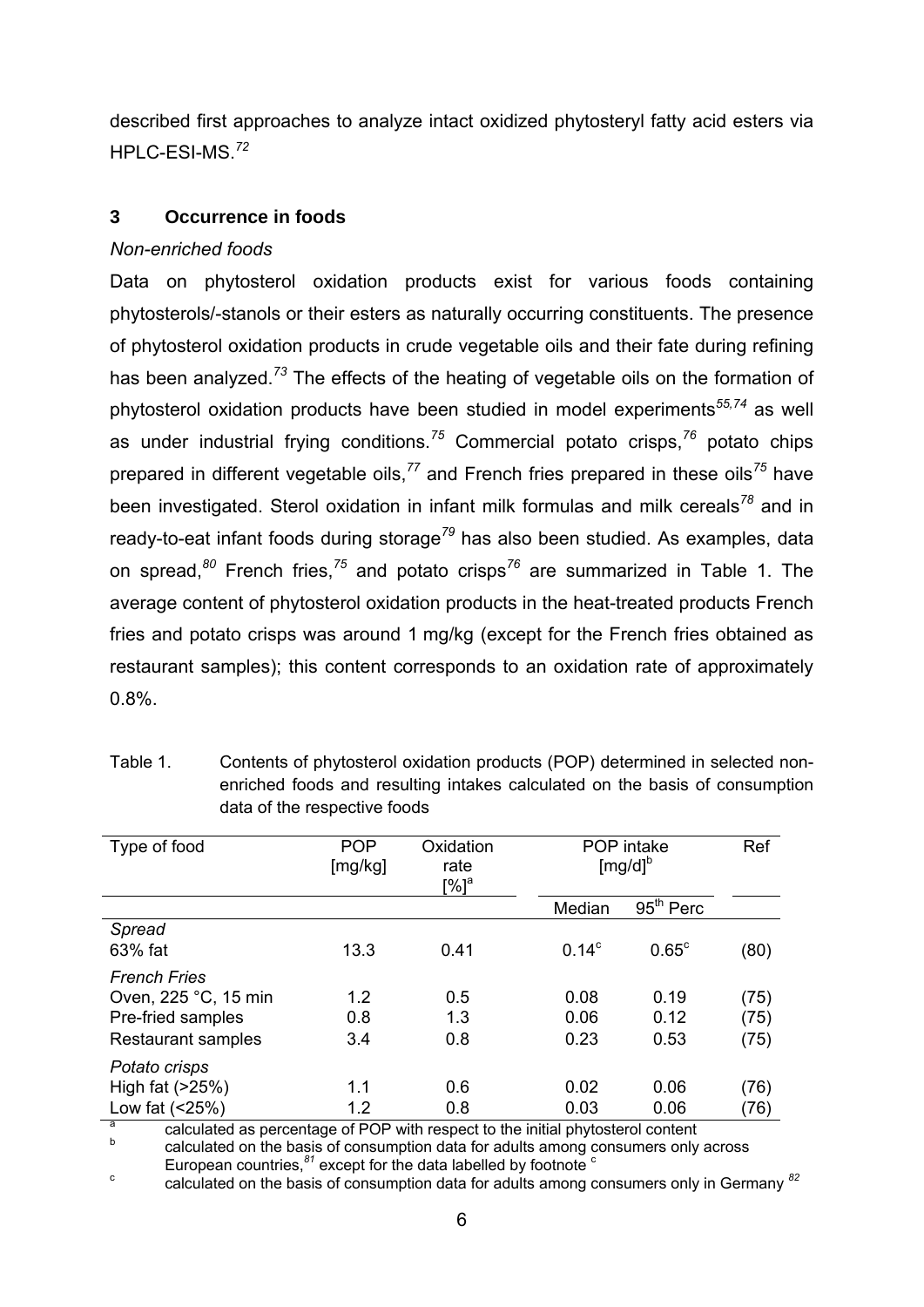#### *Enriched foods*

Information on the contents of phytosterol oxidation products in foods enriched with phytosteryl/-stanyl fatty acid esters is limited; data available for the matrices milk, spreads, liquid spread for cooking and baking and chocolate are summarized in Table 2. The analyzed products differ regarding type (phytosteryl vs. phytostanyl esters) and degree of enrichment and regarding the employed treatments (heat, storage).

The contents of phytosterol oxidation products determined in conventionally pasteurized milk enriched with free phytosterols or phytosteryl esters were consistently around 2 mg/kg, corresponding to oxidation rates between 0.05 and 0.07%. The effect of thermal processing on the formation of phytosterol oxidation products in milk was investigated using different heating techniques.*<sup>83</sup>* The detected contents ranged from 3.5 to 6.4 mg/kg; microwave heating at 900 W for 1.5 minutes yielded the highest amounts of phytosterol oxidation products. However, the amounts of phytosterol oxidation products and the corresponding oxidation rates did not reflect the additionally determined losses of initial phytosterols. For example, heating in the Schaal oven resulted in similar amounts of phytosterols oxidation products as electric heating, both procedures leading to oxidation rates of 0.1%. At the same time, the determined loss of initial phytosterols was 4% after heating in the Schaal oven, but 60% after electric heating. This confirms the abovementioned gap in mass balances based on the currently employed analytical procedures focusing solely on the polar phytosterol oxidation products.

The oxidation rates determined in commercially produced, non-heated spreads enriched with phytosteryl esters*74,80,84* were in the same order of magnitude (0.1%) as those in non-heated milk.*83,85* The effect of heating has been investigated in a liquid spread enriched with phytosteryl esters; treatment at 205°C for 30 minutes resulted in a more than 10-fold higher content of phytosterol oxidation products compared to non-heated spreads, corresponding to an oxidation rate of 1.0%.*<sup>86</sup>* This is in the same order of magnitude as oxidation rates determined in experiments investigating the effect of pan-frying at 180 °C on the oxidation of sitosterol in rapeseed oil and liquid margarine enriched with phytosteryl esters.<sup>87</sup>

The effects of storage were followed in a dark chocolate enriched with phytosteryl esters; after 5 months at 30°C, the additionally formed amount of phytosterol oxidation products was low and corresponded to an oxidation rate of only 0.003%.*<sup>88</sup>*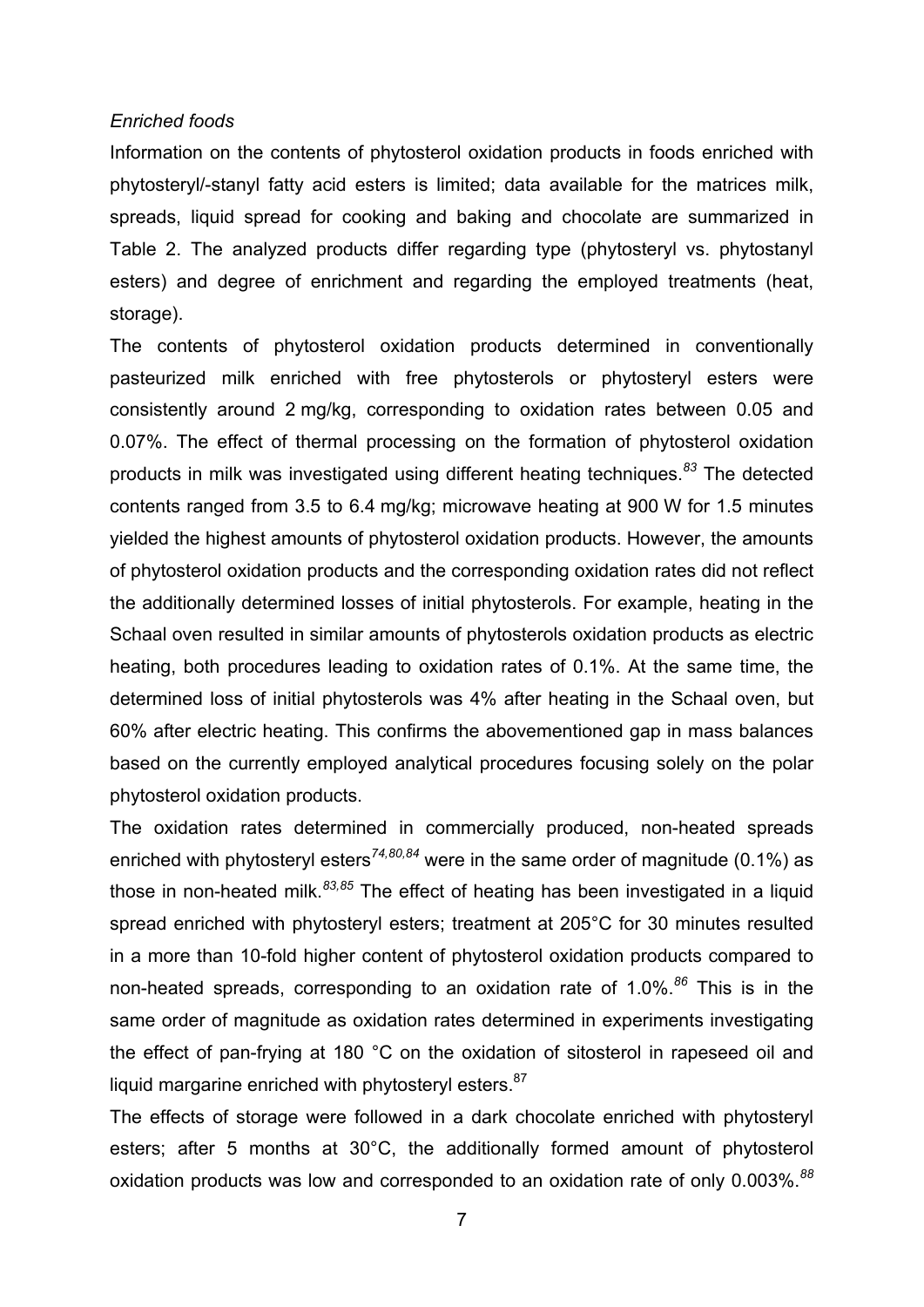On the other hand, storage of a phytostanyl ester-enriched spread resulted in the highest oxidation rates reported in non-heated enriched spreads.*<sup>89</sup>*

The data obtained upon storage of spread enriched with phytostanyl esters are in contrast to the view that phytostanols and their fatty acid esters are less susceptible to oxidation reactions than phytosterols and the corresponding esters due to the completely saturated ring structure.*56,67* This assumption was supported by the 10 fold lower oxidation rate observed in pasteurized milk enriched in phytostanyl fatty acid esters compared to milk enriched to the same extent with phytosteryl fatty acid esters.*<sup>85</sup>* However, intra- and intermolecular reactions, e.g. the promotion of oxidation of the stanol moieties by oxidized fatty acid moieties may influence the formation of phytosterol oxidation products.*<sup>67</sup>* Therefore, not only the initial phytosterol-/stanol composition, but also the composition of the fatty acid moieties has to be taken into account when assessing the oxidative potential of an enriched food and the potentially resulting loss of functional ingredients.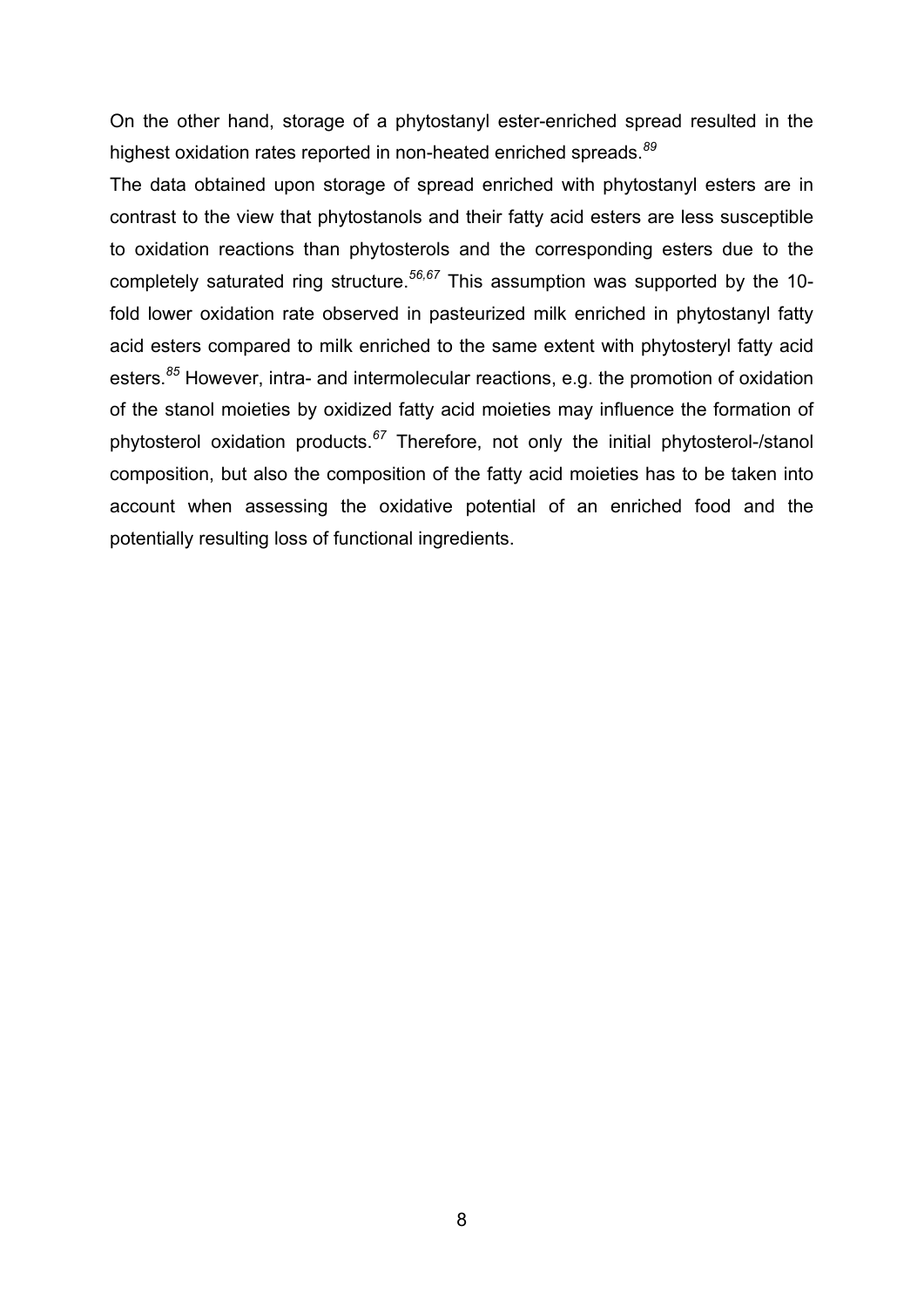| Type of food                                         | <b>POP</b><br>Treatment<br>[mg/kg] |      | Oxidation<br>rate<br>$[%]$ <sup>a</sup> | POP intake<br>$[mg/d]^b$ | Ref  |  |
|------------------------------------------------------|------------------------------------|------|-----------------------------------------|--------------------------|------|--|
| Milk                                                 |                                    |      |                                         |                          |      |  |
| Free phytosterols ( $\triangleq$ 0.5% phytosterols)  | Pasteurization (127 °C, 2 s)       | 2.2  | 0.05                                    | 1.32                     | (85) |  |
| Phytosteryl esters ( $\triangle 0.5\%$ phytosterols) | Pasteurization (127 °C, 2 s)       | 2.0  | 0.04                                    | 1.2                      | (85) |  |
| Phytostanyl esters ( $\triangleq$ 0.5% phytostanols) | Pasteurization (127 °C, 2 s)       | 0.2  | 0.004                                   | 0.1                      | (85) |  |
| Phytosteryl esters ( $\triangle 0.3\%$ phytosterols) | Pasteurization                     | 2.2  | 0.07                                    | 2.2                      | (83) |  |
| Phytosteryl esters ( $\triangle 0.3\%$ phytosterols) | 65 °C, 24 h                        | 3.5  | 0.1                                     | 3.5                      | (83) |  |
| Phytosteryl esters ( $\triangle 0.3\%$ phytosterols) | Microwave (900 W, 1.5 min)         | 6.4  | 0.21                                    | 6.4                      | (83) |  |
| Phytosteryl esters ( $\triangle$ 0.3% phytosterols)  | Microwave (900 W, 2.0 min)         | 5.6  | 0.19                                    | 5.6                      | (83) |  |
| Phytosteryl esters ( $\triangle 0.3\%$ phytosterols) | Electric heating (15 min)          | 4.2  | 0.14                                    | 4.2                      | (83) |  |
| Spread                                               |                                    |      |                                         |                          |      |  |
| Phytosteryl esters ( $\triangle$ 8% phytosterols)    |                                    | 68   | 0.09                                    | 2.6                      | (84) |  |
| Phytosteryl esters ( $\triangle$ 6% phytosterols)    |                                    | 46.5 | 0.07                                    | 2.3                      | (80) |  |
| Phytosteryl esters                                   |                                    | 12   |                                         |                          | (74) |  |
| Phytostanyl esters                                   |                                    | 255  |                                         | 9.6                      | (89) |  |
| Phytostanyl esters                                   | Storage (6 weeks, $4 °C$ )         | 354  | 0.12                                    | 13.3                     | (89) |  |
| Phytostanyl esters                                   | Storage (6 weeks, 20 °C)           | 734  | 0.61                                    | 27.5                     | (89) |  |
| Liquid spread                                        |                                    |      |                                         |                          |      |  |
| Phytosteryl esters ( $\triangle$ 7.5% phytosterols)  | Heating (205 $°C$ , 30 min)        | 740  | 0.99                                    | 29.6                     | (86) |  |
| Phytosteryl esters ( $\triangle$ 5% phytosterols)    | Pan frying (180 °C, 5 min)         | 291  | 0.6                                     | 10.9                     | (87) |  |
| Phytosteryl esters ( $\triangle$ 5% phytosterols)    | Pan frying $(180 °C, 10 min)$      | 668  | 1.3                                     | 25.1                     | (87) |  |
| Dark chocolate                                       |                                    |      |                                         |                          |      |  |
| Phytosteryl esters                                   |                                    | 68.6 |                                         | 2.9                      | (88) |  |
| Phytosteryl esters                                   | Storage (5 months, 30 °C)          | 71   | 0.003                                   | 3.0                      | (88) |  |

Table 2. Contents of phytosterol oxidation products (POP) determined in enriched foods and resulting intakes calculated on the basis of a consumption of enriched foods corresponding to 3 g phytosterols per day

> a<sup>a</sup> calculated as percentage of POP with respect to the initial phytosterol content

 b $^{\circ}$  calculated on the basis of consumptions corresponding to 3 g phytosterols per day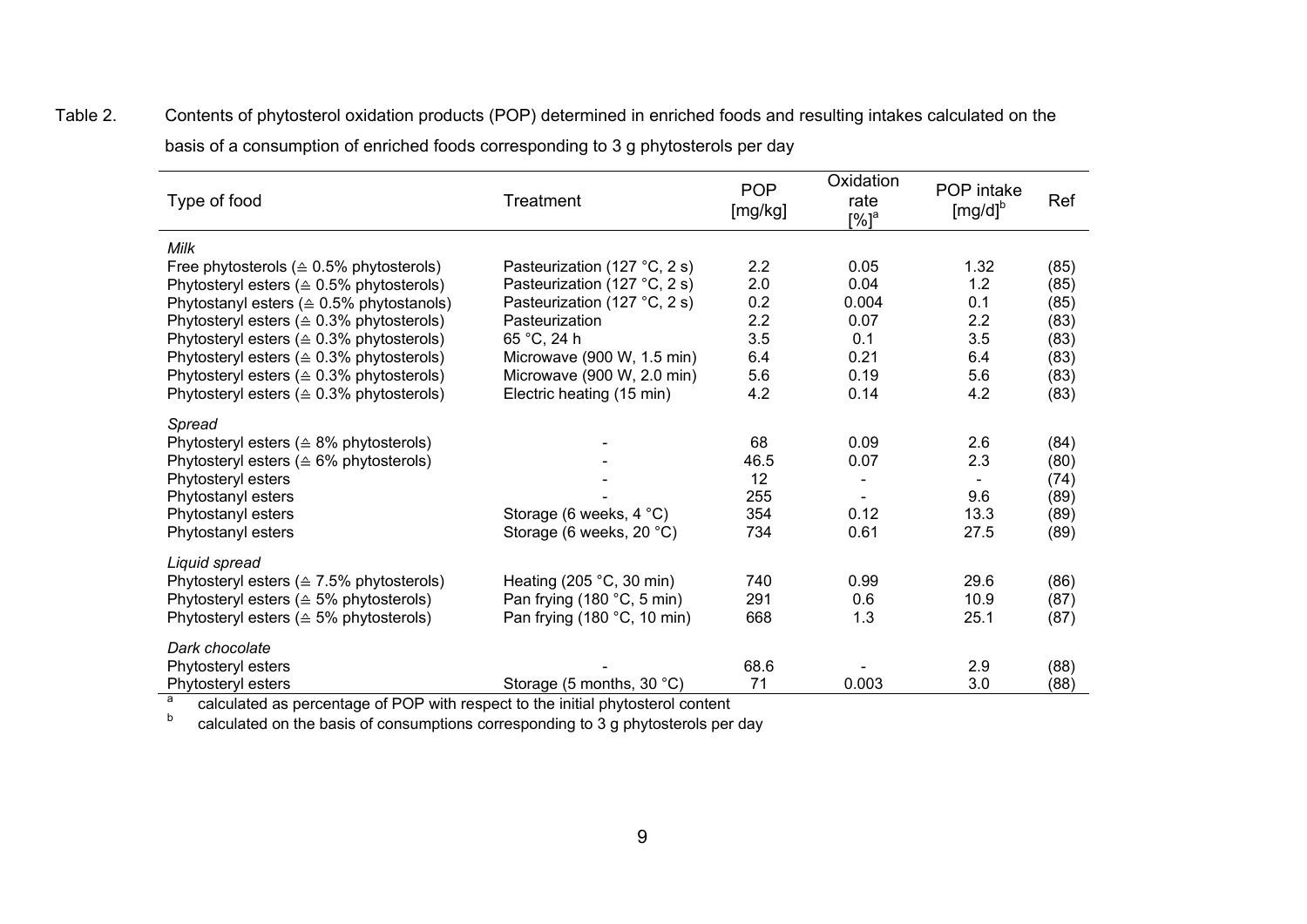The few data available demonstrate the complexity of the processes underlying the oxidation of phytosterols/-stanols and their esters added to foods. The determined concentrations of phytosterol oxidation products are the sums of keto-, hydroxy-, and epoxy-compounds as shown exemplarily in Figure 1. The interpretation of the data is hampered by the fact that the employed analytical methods are not standardized; thus, the actually covered phytosterol oxidation products may differ not only quantitatively but also qualitatively. Analytical methods allowing the investigation of intact oxidized phytosteryl- and phytostanyl fatty acid esters, without hydrolytic cleavage of the ester bond, are at the beginning.*<sup>72</sup>* Systematic studies on the impact of the food matrix on the oxidation of phytosterols/-stanols and their esters are lacking.

#### **4 Estimation of dietary exposure to phytosterol oxidation products**

There is only a limited data base for the estimation of the dietary exposure to phytosterol oxidation products via enriched foods. The available data on the occurrence of phytosterol oxidation products and the consumption of foods enriched with phytosteryl-/stanyl esters have been employed in two approaches:

One approach was based on (i) the use of the experimentally determined contents of phytosterol oxidation products in thermally treated enriched foods and (ii) the assumption that the upper daily intake of phytosterols/-stanols of 3 g is achieved by consuming one of these foods. The daily intakes of phytosterol oxidation products resulting from the consumption of the respective serving sizes corresponding to 3 g phytosterols are given for the different enriched foods in Table 2. For non-heated foods (spreads, milk and dark chocolate) the intakes of phytosterol oxidation products range from 1.2 to 2.9 mg/d. Upon heating, the intake is increased to  $3.5 - 4.2$  mg/d for milk and to 29.6 mg/d for liquid spread for cooking and baking.

Another approach was based on (i) the use of data on the dietary exposure to phytosterols estimated from surveys on the consumption of enriched foods*20-23* and (ii) the assumption of a minimum (0.1%) and a maximum (1%) oxidation rate. As shown in Table 3, the mean intakes of phytosterol oxidation products resulting from the application of this approach (0.35 mg/d  $-$  2.45 mg/d for a minimum and 3.5 mg/d – 24.5 mg/d for a maximum oxidation rate) are in a similar order of magnitude as those determined on the basis of the previously mentioned estimate.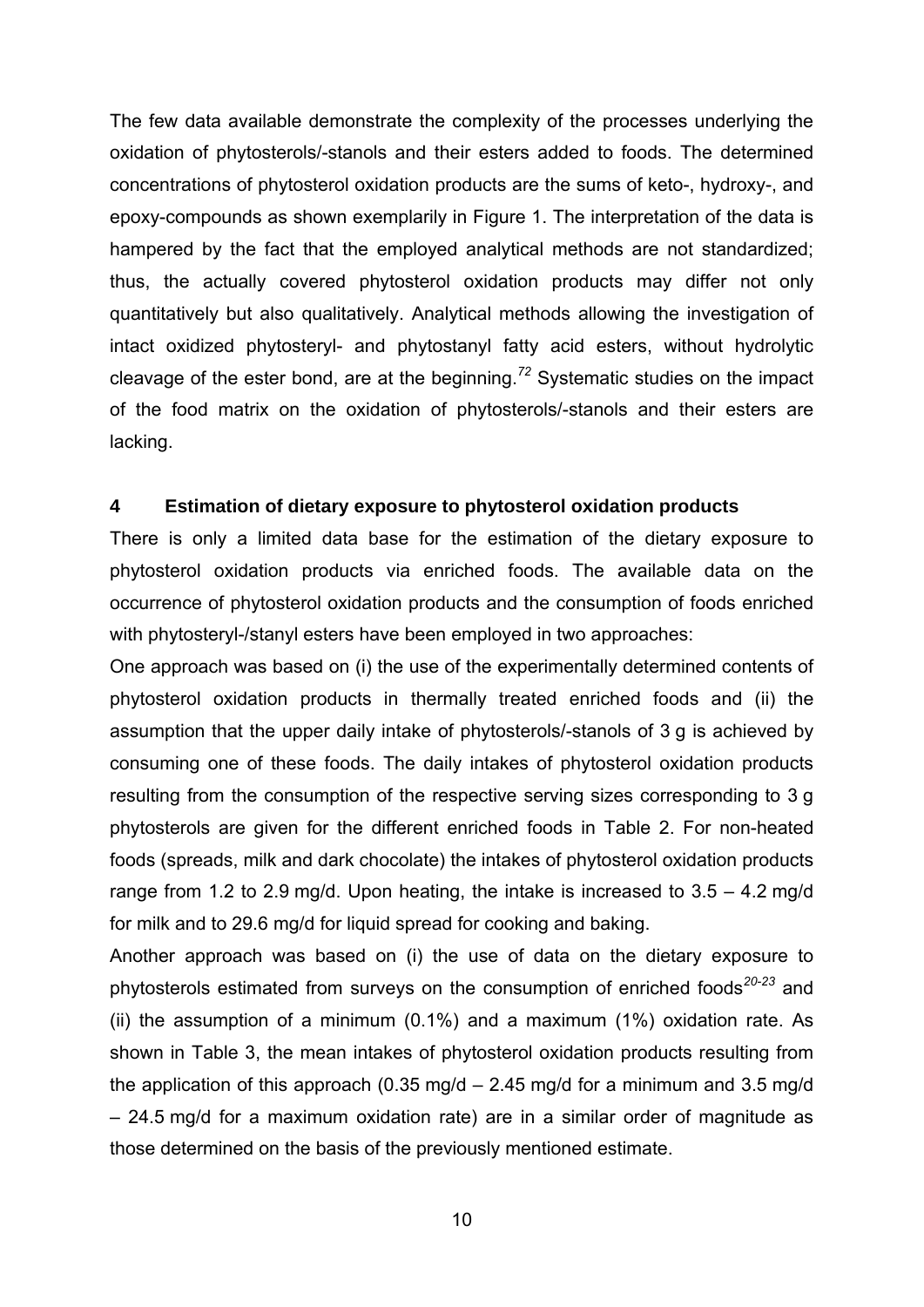| Phytosterol intake [g/d]                         |                                                | POP intake [mg/d]                              |                                                |                                            |                                                |                                                                     |
|--------------------------------------------------|------------------------------------------------|------------------------------------------------|------------------------------------------------|--------------------------------------------|------------------------------------------------|---------------------------------------------------------------------|
|                                                  |                                                | Oxidation rate 0.1%                            |                                                | Oxidation rate 1.0%                        |                                                |                                                                     |
| Mean                                             | $95th$ Perc                                    | Mean                                           | $95th$ Perc                                    | Mean                                       | $95th$ Perc                                    | Ref                                                                 |
| $0.35 - 0.86$<br>$0.24 - 0.96^d$<br>2.45<br>1.51 | $1.06 - 3.70$<br>$1.68 - 2.64$<br>5.48<br>4.20 | $0.35 - 0.86$<br>$0.24 - 0.96$<br>2.45<br>1.51 | $1.06 - 3.70$<br>$1.68 - 2.64$<br>5.48<br>4.20 | $3.5 - 8.6$<br>$2.4 - 9.6$<br>24.5<br>15.1 | $10.0 - 37.0$<br>$16.8 - 26.4$<br>54.8<br>42.0 | $\left(20\right)^{\rm a,b}$<br>$(21)^{a,b}$<br>$(22)^c$<br>$(23)^c$ |

Table 3. Intake of phytosterol oxidation products (POP) based on consumption of enriched foods

a intake calculated on the basis of purchases per household

 $\frac{b}{c}$  data from the Netherlands, United Kingdom, France, Germany, and Belgium

 $\frac{c}{d}$  intake calculated on the basis of purchases per consumer

data representing the median daily intake

A comparison of the estimated intakes of phytosterol oxidation products from enriched foods (Tables 2 and 3) to those resulting from non-enriched foods (Table 1) shows the significantly higher intakes to be expected from the consumption of foods with added phytosterols/-stanols and their esters. As shown in Table 2, this increase in intake is particularly pronounced for enriched foods subjected to heating processes.

In order to estimate the intake of phytosterols from multiple sources, a worst case model simulating prospective phytosterol intake has been developed,*<sup>90</sup>*thereby assuming that the consumer does not follow the recommendations on the label.*<sup>18</sup>* Using the German National Food Consumption Study, 0.3 – 2 g phytosterols were hypothetically added to the usual daily servings of ten different food products, selected from the novel food applications; the prospective phytosterol intake was calculated by stepwise accumulation of different functional foods in three enrichment scenarios. According to the worst case in this model, an enrichment of 2 g phytosterols per proposed serving size would result in a maximum intake of 13 g/d. Assuming again oxidation rates of 0.1% and 1%, respectively, this would result in dietary exposures to phytosterol oxidation products of 13 mg/d and 130 mg/d, respectively.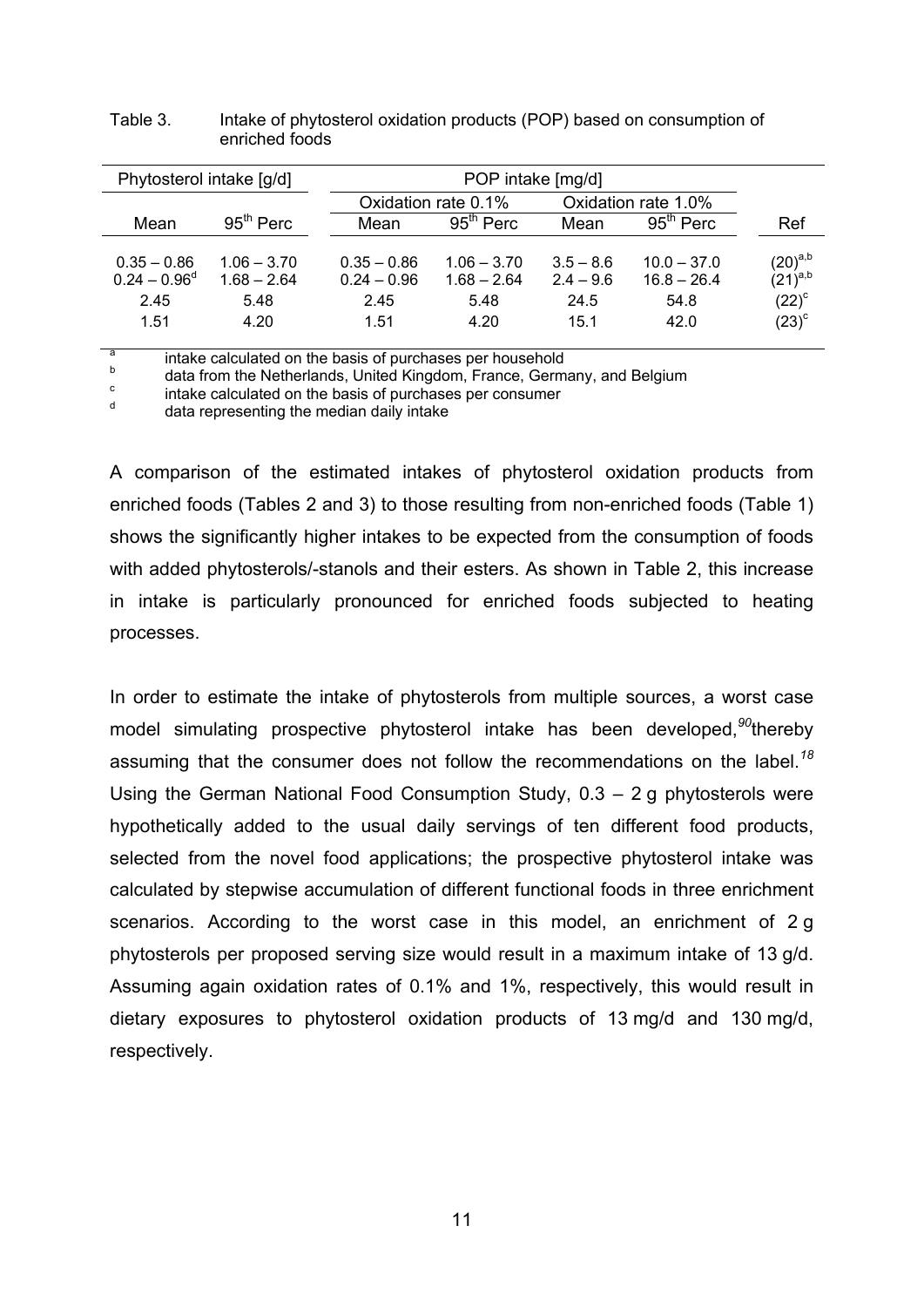#### **5 Uptake of phytosterol oxidation products from the diet**

#### *Animal studies*

Intragastric administration of two of the main classes of phytosterol oxidation products (7-keto- and epoxides; 5 mg in 1 mL of triolein) to mesenteric ductcannulated adult male rats revealed that the lymphatic absorption rate of 7-ketositosterol (1.4%) was similar to that of sitosterol (1.2%). Epoxy-derivatives showed the highest lymphatic absorption rates (e.g. α-epoxy-sitostanol: 2.7% and ß-epoxycampestanol: 7.9%); campesterol oxidation products were generally better absorbed than the respective sitosterol derivatives.*<sup>91</sup>*

Administration of an AIN-93G-based diet to thoracic duct-cannulated rats (2.5 g cholesterol/kg diet or 2.5 g cholesterol/kg diet + 2.5 g phytosterols or phytosterol oxidation products/kg diet) confirmed the low lymphatic absorption rates of phytosterols (sitosterol: 2.2%, campesterol: 5.5%) when compared to cholesterol (37.3%). However, it revealed that the lymphatic absorption rates of oxidation products of sitosterol (9.1%) and campesterol (15.9%) were actually higher than those of the parent phytosterols.*<sup>92</sup>*

A mixture of phytosterol oxidation products was fed to hamsters for 2 weeks and their concentrations were followed in plasma, aorta, liver, kidneys and heart.*<sup>93</sup>* At the two highest doses (2500 mg/kg diet and 500 mg/kg diet), phytosterol oxidation products were detectable in all investigated tissues. However, the proportion has changed after intake: The levels of campesterol oxidation products were higher than those of the sitosterol oxidation products in plasma, while the amount of 7-keto-sitosterol, which is the dominating phytosterol oxidation product in the diet, was very low in blood. In contrast to plasma, sitostanetriol was the major phytosterol oxidation product detected in the tissues.

Similar discriminations of administered phytosterol oxidation products (1 g/kg diet) were observed in a 6-weeks feeding study with hamsters.*<sup>94</sup>* In the employed dietary mixtures of sitosterol and stigmasterol oxidation products the 7-keto-derivatives dominated, whereas in plasma only the 7α- and 7ß-hydroxy-derivatives and in liver 7α- and 7ß-hydroxy- as well as the 5,6α- and 5,6ß-epoxides were detected.

#### *Human studies*

The occurrence of oxidized plant sterols in human serum was first described for phytosterolemic patients.*<sup>95</sup>* In the meantime, several studies reporting the presence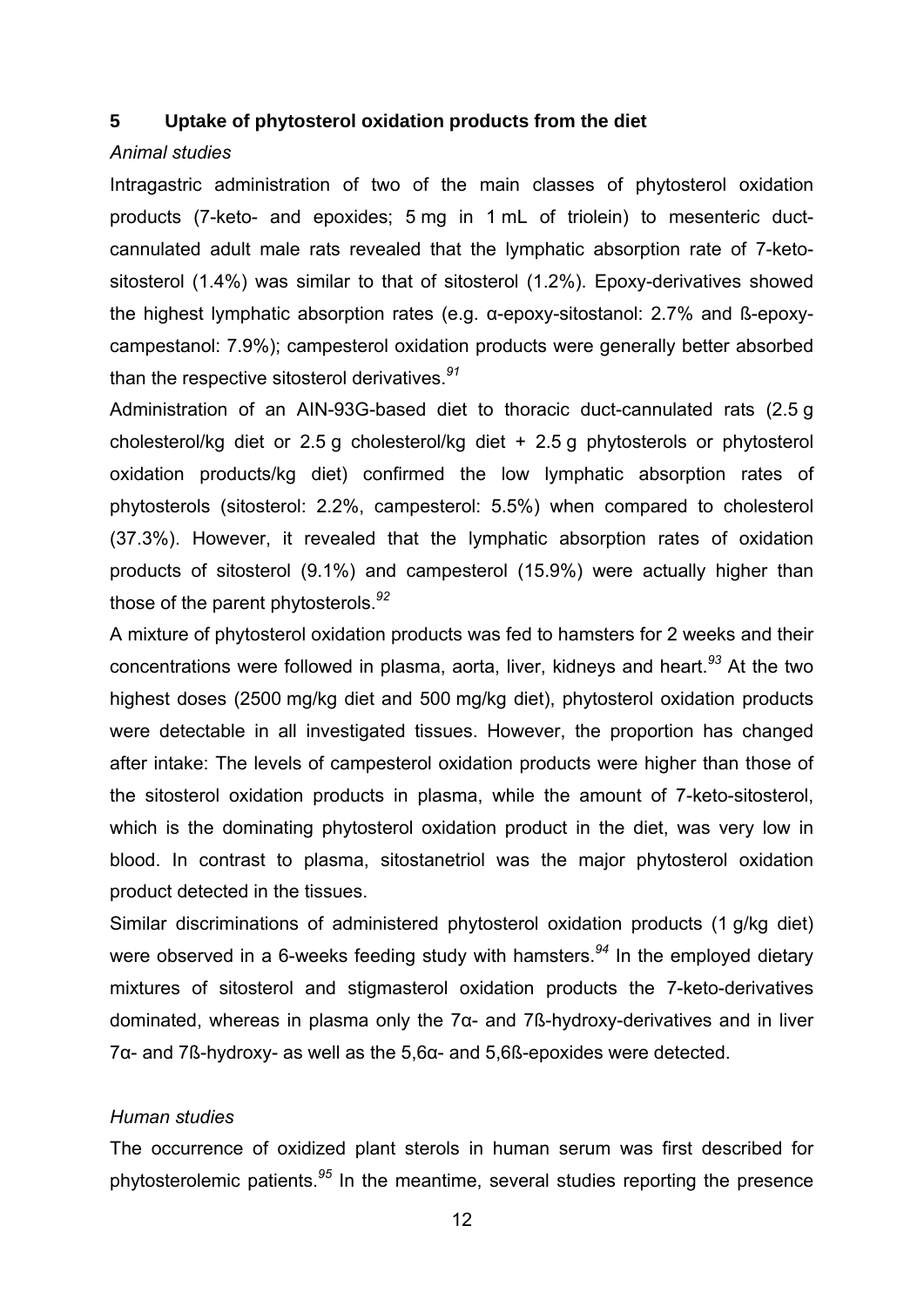of phytosterol oxidation products in plasma of healthy human subjects have been published. However, they differ significantly in the types and amounts of oxidation products detected (Table 4).

|                      | POP in human plasma / serum [µM]<br>Year (Ref) |           |           |           |           |
|----------------------|------------------------------------------------|-----------|-----------|-----------|-----------|
|                      | 2013 (100)                                     | 2012 (98) | 2011 (99) | 2008 (97) | 2004 (96) |
| 7α-OH-Brassicasterol |                                                | 0.0007    |           |           |           |
| 7α-OH-Campesterol    | 0.0002                                         | 0.006     | 0.0002    |           |           |
| 7α-OH-Stigmasterol   |                                                | 0.008     |           |           |           |
| 7α-OH-Sitosterol     | 0.0005                                         | 0.01      | 0.0004    | 0.11      |           |
| 7ß-OH-Brassicasterol |                                                | 0.0006    |           |           |           |
| 7ß-OH-Campesterol    | 0.0008                                         | 0.004     | 0.0004    |           |           |
| 7ß-OH-Stigmasterol   |                                                | 0.003     |           | 0.11      |           |
| 7ß-OH-Sitosterol     | 0.003                                          | 0.008     | 0.003     |           |           |
| α-Epoxy-Sitostanol   |                                                |           |           |           | 0.01      |
| ß-Epoxy-Sitostanol   |                                                |           |           |           | 0.13      |
| Campestanetriol      |                                                |           |           |           | 0.01      |
| Sitostanetriol       |                                                |           |           |           | 0.09      |
| 7-Keto-Campesterol   | 0.001                                          | 0.002     | 0.001     |           |           |
| 7-Keto-Stigmasterol  |                                                | 0.002     |           |           |           |
| 7-Keto-Sitosterol    | 0.006                                          | 0.004     | 0.007     |           | 0.01      |
| <b>Total POP</b>     | 0.011                                          | 0.05      | 0.012     | 0.22      | 0.26      |

| Table 4. | Baseline levels of phytosterol oxidation products (POP) determined in human |
|----------|-----------------------------------------------------------------------------|
|          | plasma                                                                      |

The earlier GC/MS-based studies only reported the presence of α- and ß-epoxy- and triol-derivatives*<sup>96</sup>* or the presence of 7α- and 7ß-hydroxy-derivatives.*<sup>97</sup>* The largest spectrum of phytosterol oxidation products (in total: 11) was detected by applying GCxGC/TOF.*<sup>98</sup>* Two studies based on isotope dilution GC/MS quantified 6 phytosterol oxidation products, 7-keto- and 7ß-hydroxy-sitosterol being the major representatives.*99,100* These studies reported similar ranges of the detected phytosterol oxidation products in two panels of 16 and 43 healthy volunteers, respectively; the determined concentration ranges of individual phytosterol oxidation products were 0.07 - 3.01 ng/ml serum (0.0002 – 0.007 µM)*<sup>99</sup>* and 0.09 – 2.49 ng/ml plasma (0.0002 – 0.006 µM).*<sup>100</sup>*

There are only two studies available providing comparative data on the levels of phytosterol oxidation products before and after consumption of phytosteryl esterenriched margarine. In the first study involving 16 human subjects consuming 3g phytosterols/d via a margarine enriched with phytosteryl esters for 28 days, there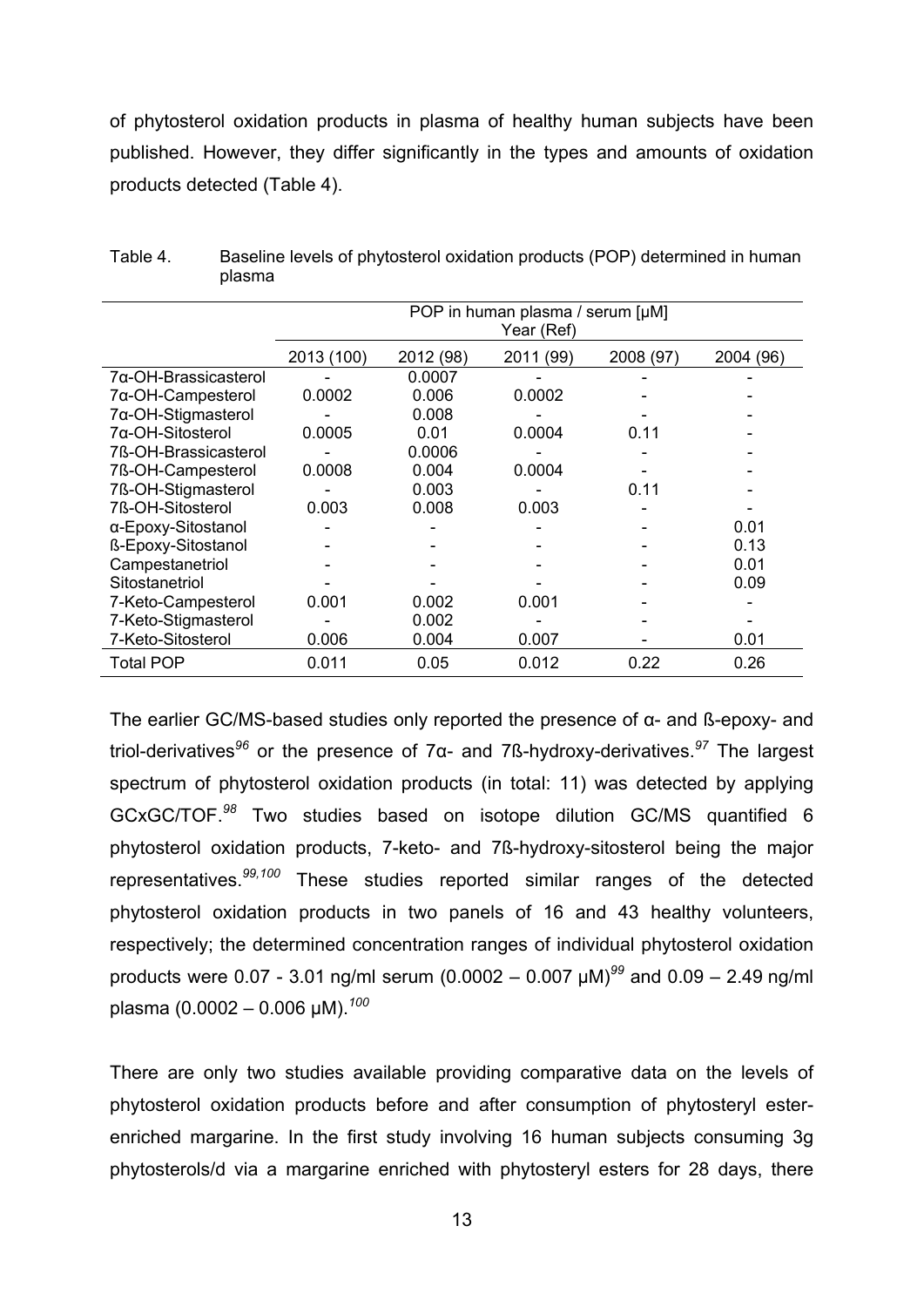were significant increases in the serum concentrations of campesterol (from 2.82  $\pm$  1.44 µg/mL (7.0  $\pm$  3.6 µM) before to 4.19  $\pm$  1.55 µg/mL (10.5  $\pm$  3.9 µM) after the dietary intervention) and sitosterol  $(2.06 \pm 1.27 \,\mu\text{g/mL}$  (5.0  $\pm$  3.1  $\mu$ M) before and 4.30 ± 1.89 µg/mL (10.4 ± 4.6 µM) after).*<sup>99</sup>* Among the detected phytosterol oxidation products, 7ß-hydroxy-sitosterol was the major representative in the consumed margarine  $(8.62 \pm 0.28 \text{ ng/mg})$ . For this phytosterol oxidation product, a statistically significant increase (87%) of the serum concentration from  $1.20 \pm 0.54$  ng/mL  $(0.003 \pm 0.001 \,\mu\text{M})$  (before consumption of the margarine) to 2.24  $\pm$  1.25 ng/ml  $(0.005 \pm 0.003 \,\mu\text{M})$  (after consumption of the margarine) was observed. In addition, there was a highly significant correlation between the serum levels of campesterol and the sum of 7-oxygenated campesterol ( $R^2$ =0.915; P<0.001) and sitosterol and the sum of 7-oxygenated sitosterol ( $R^2$ =0.915; P<0.001).

In a second randomized, double-blind, cross-over study, 43 healthy subjects consumed a margarine enriched with phytosteryl esters, a margarine enriched with phytostanyl esters and a control margarine, each of them for 4 weeks, separated by wash-out periods of 4 weeks; the consumption of the enriched margarines corresponded to intakes of 3 g/d of sterols and stanols, respectively.*<sup>100</sup>* Compared to control, the serum LDL-cholesterol concentrations were reduced after consumption of the phytosteryl ester-enriched (-8.1%) and the phytostanyl ester-enriched (-7.8%) margarines. The consumption of the phytosteryl ester-enriched margarine did not result in changes of the concentrations of phytosterol oxidation products in plasma; the individual phytosterol oxidation products ranging from 0.09 to 2.49 ng/ml (0.0002  $-0.006$  µM) plasma before and from 0.09 to 2.35 ng/mL (0.0002 - 0.006 µM) plasma after the dietary intervention. On the other hand, the intake of the phytostanyl esterenriched margarine reduced the serum concentration of 7ß-hydroxy-campesterol by 0.07 ng/mL compared with the control (~14%) and the phytosteryl ester-enriched margarine  $(\sim 15\%)$ .

The reason for the apparently inconclusive data regarding the concentrations of phytosterol oxidation products in plasma after consumption of enriched margarine obtained in the same laboratory using the same methods remains unclear.

The second study revealed large variations in the baseline plasma phytosterol oxidation product concentrations among the study subjects; however, they remained relatively stable over time. Serum concentrations of (non-oxidized) sitosterol and campesterol did not correlate with plasma concentrations of sitosterol and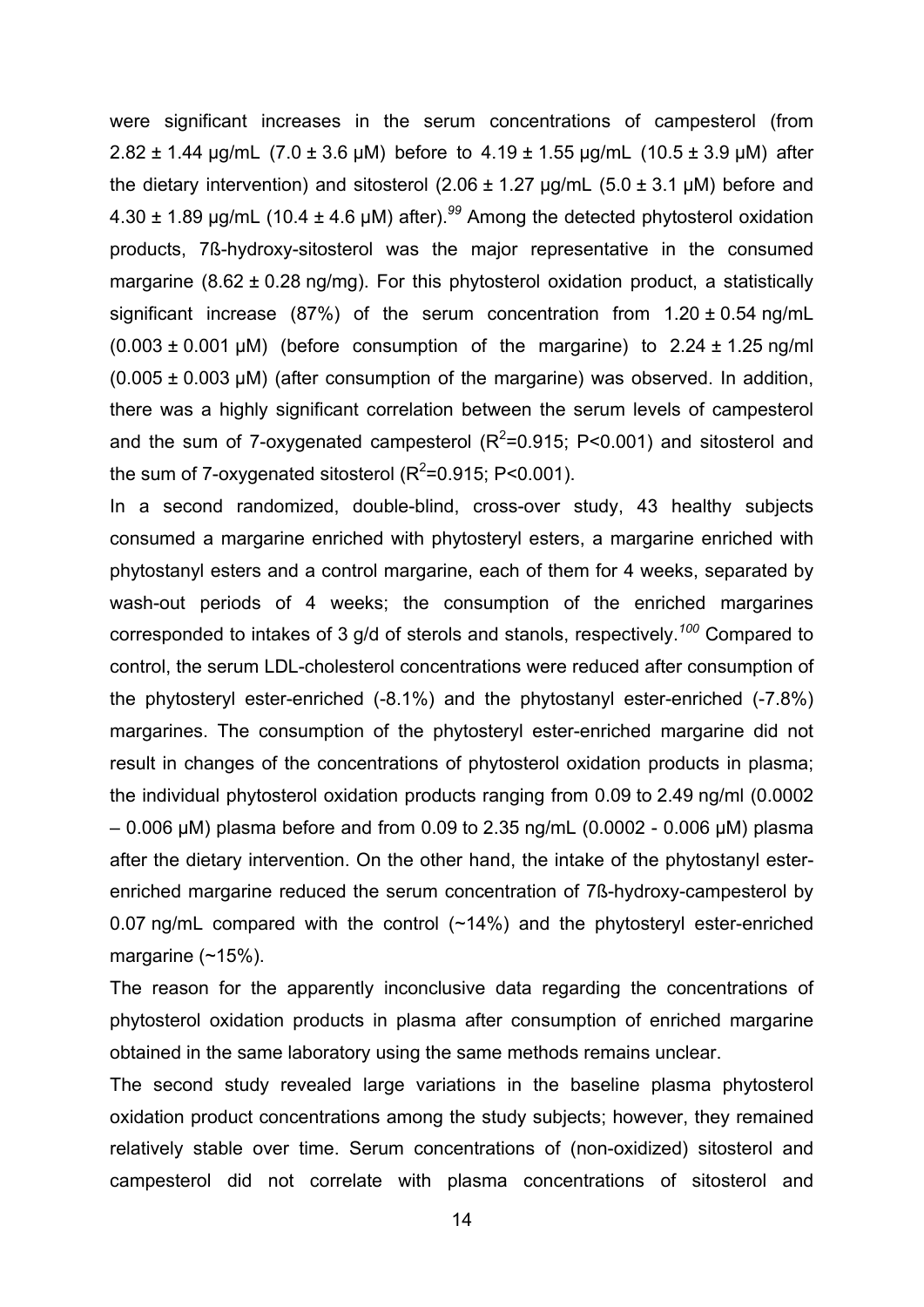campesterol oxidation products during any of the three interventions.<sup>101</sup> Six subjects could be arbitrarily classified as having consistently low or high plasma phytosterol oxidation product concentrations. This differentiation into "low and high oxidizers" was also reflected in oxidized low-density lipoprotein concentrations. However, oxidative and anti-oxidative capacity markers, such as iron/copper status, αtocopherol concentrations and TEAC values could not explain these differences.

In a recent study, the concentrations of the phytosterols campesterol and sitosterol and their oxidation products were determined in plasma and aortic valve cusps of patients with severe aortic stenosis.*<sup>27</sup>* The absolute and cholesterol corrected levels of campesterol and sitosterol in plasma, in the aortic valve cusps and between both compartments showed a strong correlation. In contrast, the correlation between the concentrations of the phytosterols and those of the corresponding phytosterol oxidation products in plasma and the correlation between the phytosterol oxidation product levels in plasma and those in aortic valve cusps were only weak. Moreover, the concentrations of plant sterols and those of their 7-oxidized metabolites in the tissue of aortic valve cusps significantly correlated. The authors speculated that the latter finding could relate to local inflammatory processes in atherosclerotic plaques and tissues, which generate free radicals and trigger oxidation processes.

#### *Endogenous formation of phytosterol oxidation products*

The endogenous formation of phytosterol oxidation products has been shown in various *in vitro* experiments. In rat liver mitochondria and fractions oxidations of both the sterol nucleus and the side chain of ß-sitosterol were observed; however, the conversion rates of ß-sitosterol were far below those of cholesterol.*102-105* In rat liver mitochondria side chain hydroxylation of campesterol occurred at a rate similar to cholesterol.*<sup>104</sup>* In addition, as the microbial formation of cholesterol oxidation products in the gut has been observed in humans and rats, such transformation reactions are also being discussed for phytosterol oxidation products.*106,107* The different routes of formation, i.e. enzyme-catalyzed vs. chemical oxidations, are expected to be reflected in differences between the spectra of endogenously formed phytosterol oxidation products and those ingested via the diet.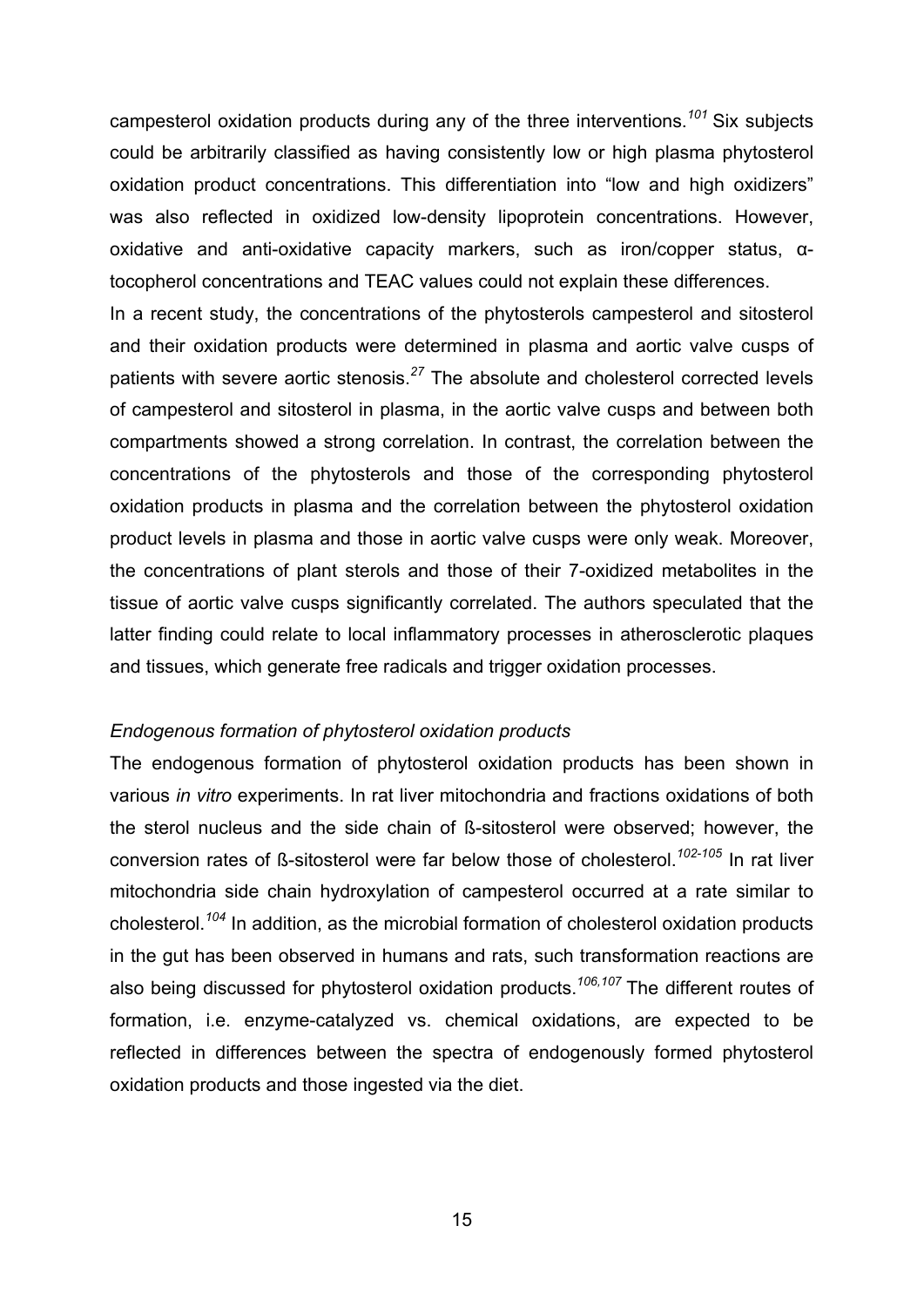#### **6 Biological effects of phytosterol oxidation products**

#### *Genotoxicity*

Genotoxicity was assessed *in vitro* using a heat-treated mixture of phytosterols containing approximately 30% phytosterol oxidation products.*<sup>108</sup>* According to the results obtained from a bacterial mutation assay, a chromosome aberration assay and a micronucleus assay, phytosterol oxides are not considered to possess a genotoxic potential. A study employing fractions isolated from thermo-oxidized ßsitosterol confirmed that individual phytosterol oxidation products did not show mutagenic activity towards *Salmonella typhimurium* strains.*<sup>109</sup>* No evidence of genotoxic effects *in vivo* was observed in a flow cytometer-based micronucleus assay in murine erythrocytes after intraperitoneal injection of mixtures of phytosterol epoxides or phytosterol triols.*<sup>110</sup>*

#### *Subchronic toxicity*

A 90 day study feeding study in rats was performed using a heat-treated mixture of phytosterols containing approximately 30% phytosterol oxidation products.*<sup>108</sup>* Rats were fed a control diet without added sterols or diets with either steryl esters (5.6%) or steryl esters supplemented with 0.2, 0.6 or 1.6% of this mixture of phytosterol oxidation products. There were no effects on clinical observations, neurobehavioural tests, food and water consumption, ophthalmoscopy, urinalysis and renal concentrating ability, gross necropsy and histopathology. At the highest dose tested, there were some findings compared with the control and the diet containing only steryl esters; they comprised a slight reduction in bodyweight (females), slight increases in thrombocyte count (males) and decreases in haemoglobulin, packed cell volume and mean corpuscular volume (females), slight decreases in glucose level and increases in albumin level plus albumin:globulin ratio (males), increases in gamma glutamyl transferase (females), reduced triglycerides and phospholipids (both sexes), and a slight increase in liver weight (females). None of these findings was supported by histopathological changes. According to these findings, a No Observed Effect Level (NOEL) based on the mid dose (0.6% of the mixture of phytosterol oxidation products in the diet) was established at an estimated dietary level of phytosterol oxidation products of 128 mg/kg/d for males and 144 mg/kg/d for females.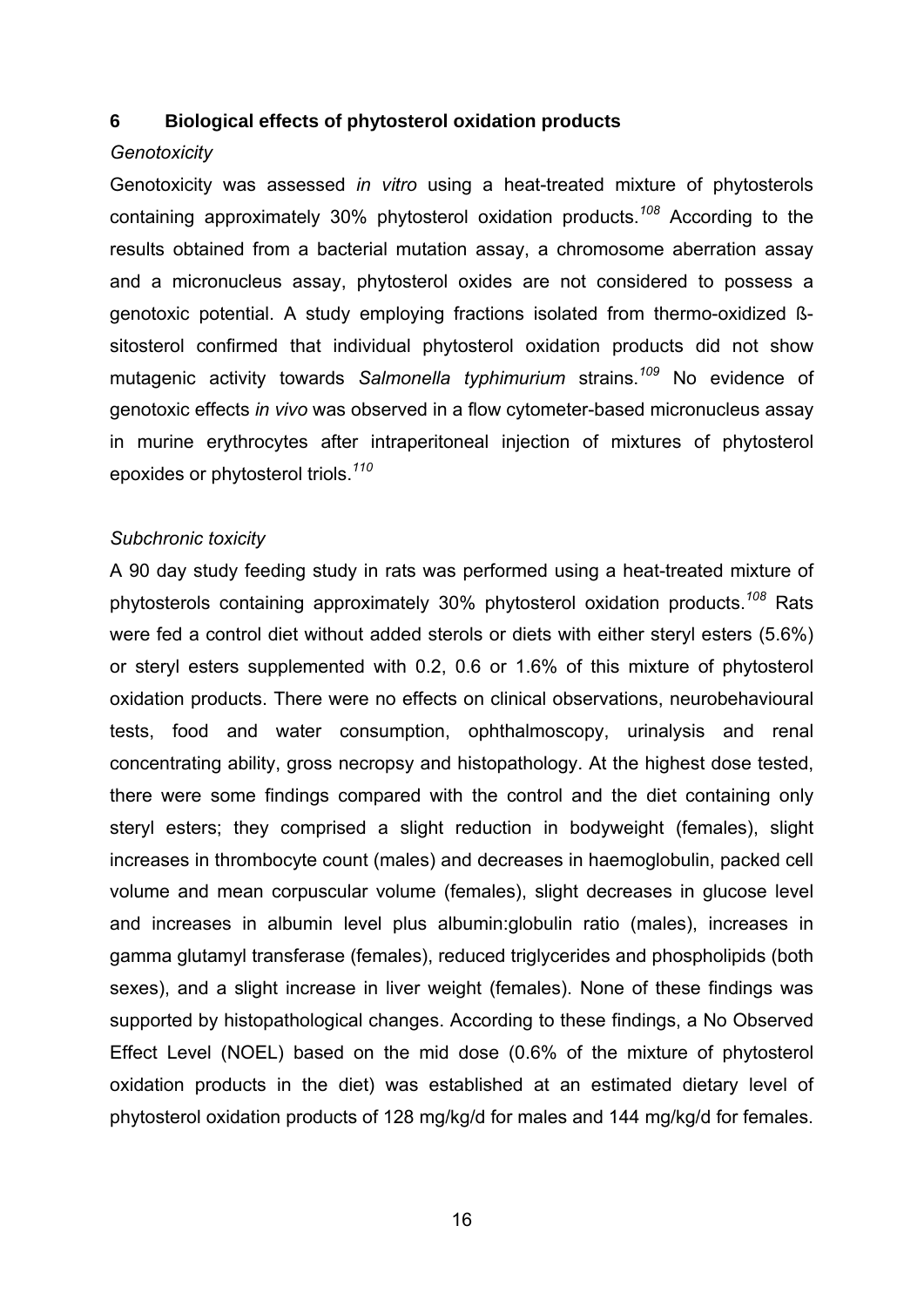#### *Cytotoxicity and pro-inflammatory potential*

Numerous *in vitro*-experiments incubating various cell types and cell lines with mixtures of oxides or synthesized pure oxides showed that phytosterol oxidation products exert cytotoxic effects, which are qualitatively similar to those observed for cholesterol oxidation products, but higher concentrations were required (> 60 µM).*111- <sup>115</sup>* The assessment of markers indicative of inflammatory and/or apoptotic cellular mechanisms demonstrated a reduction of cell viability as well as the generation of oxidative stress and related processes thereof, 7-*ß*-hydroxy- and 7-keto-derivatives exhibiting the highest cytotoxic potential among those oxides dominating in foods.

One study investigated the release of the cytokines TNFα, IL-8 and IL-10 in the intestinal epithelial cell line Caco-2 upon addition of 7-ketocholesterol and 7 ketostigmasterol at a concentration of 60 µM.*<sup>116</sup>*It was shown that 7-ketostigmasterol significantly increased the release of the three abovementioned cytokines. Moreover, the amounts of the pro-inflammatory mediators TNFα and IL-8 released upon incubation with 7-ketostigmasterol were significantly higher than those secreted upon addition of 7-ketocholesterol. One *in vivo* study investigated the effect of mixtures of sitosterol oxidation products or stigmasterol oxidation products after being injected at a concentration of 5 *µ*M into mealworms.*<sup>117</sup>* In accordance with the *in vitro* observations, the administered phytosterol oxidation products were shown to be cytotoxic, thereby inducing an increase in mealworm mortality, but their activities were five times lower than those of cholesterol oxidation products.

#### *Pro-atherogenic effects*

*In vivo*-generated as well as dietary cholesterol oxidation products have been shown to be closely associated to atherosclerotic processes.<sup>35,36,39</sup> Regarding potential proatherogenic effects of phytosterol oxides, Yang *et al*. *<sup>118</sup>* analyzed *in vitro* the effect of sitosterol and sitosterol oxidation products on the acetylcholine (ACh)-induced relaxation of rat aortae, a marker of vascular health, by isometric tension measurements. Whereas sitosterol did not impair vasorelaxation, sitosterol oxidation products significantly attenuated ACh-mediated relaxation at a concentration of 1 µg/mL (2.3 µM). This effect observed *in vitro* was considered by the authors to be an indicator for a pro-atherogenic potential of phytosterol oxidation products and was ascribed to an increased production of reactive oxygen species.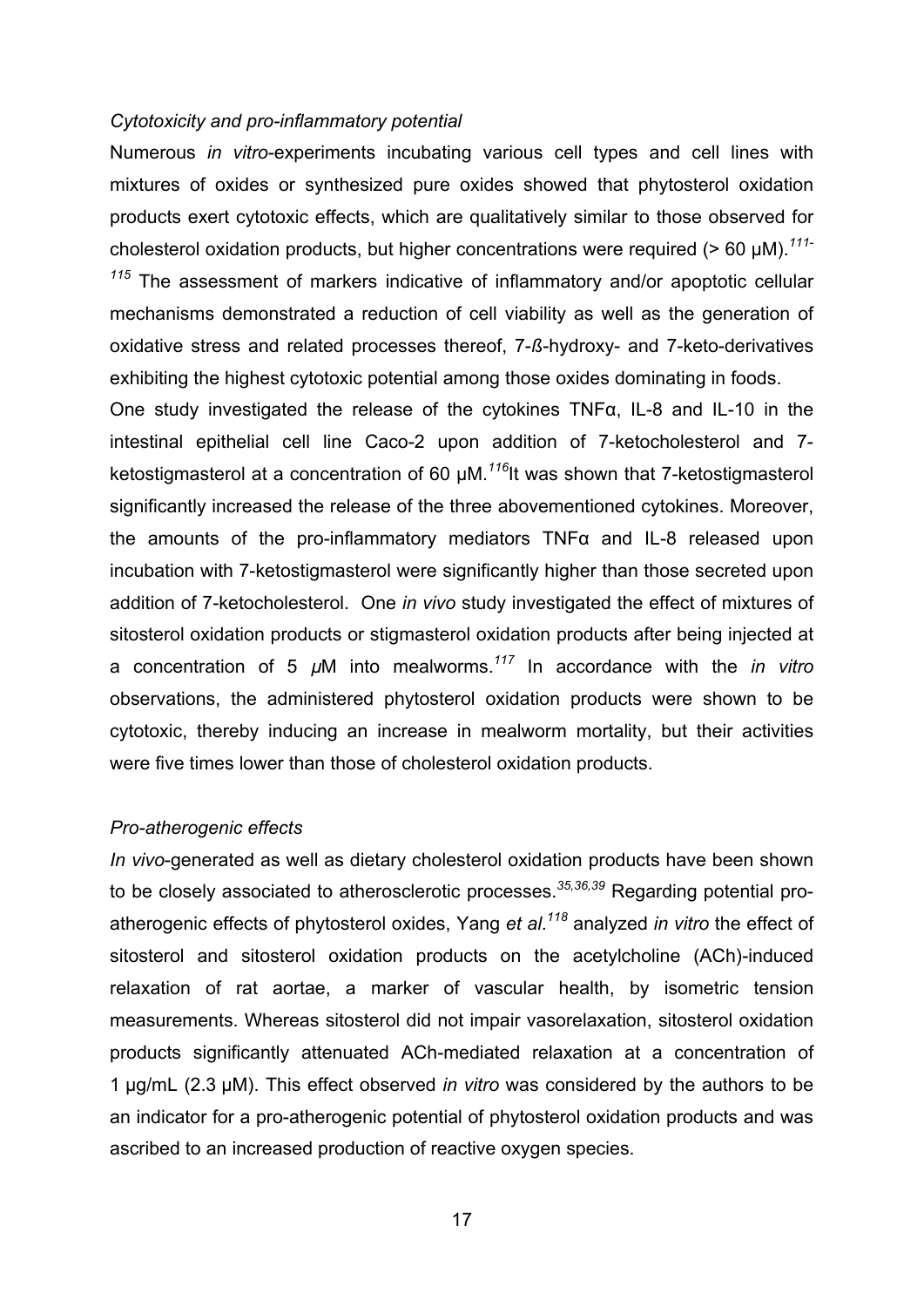However, data on this issue are inconclusive when considering the available *in vivo* experiments. An *in vivo* study in Apo-E-deficient mice could not establish a correlation between dietary administered phytosterol oxidation products (0.2 g/kg diet) for 9 weeks and serum cholesterol concentrations as well as the size of atherosclerotic plaques when compared to a phytosterol-supplemented diet (0.2 g/kg diet).*<sup>92</sup>* A recent study by Plat *et al*. *<sup>119</sup>* investigated the effects of a western-like diet containing 0.25% cholesterol compared to the same diet in which 10% of the cholesterol had been replaced by cholesterol oxidation products and dietary phytosterol oxidation products, respectively, in LDLR  $^{\dagger}$ / mice for 35 weeks. Concerning the lesion size, no differences could be observed between the 3 groups, confirming the results obtained by the abovementioned study. However, there was a significantly higher proportion of severe atherosclerotic lesions not only in the mice having been fed the diet containing cholesterol oxidation products but also in the group having received the phytosterol oxidation products.

#### *Loss of anti-atherogenic properties*

Besides potential pro-atherogenic effects, a lower anti-atherogenic potency of phytosterols due to oxidation when compared to non-oxidized phytosterols is being discussed. Such an effect would be of particular relevance considering the functionality and efficacy of phytosterol-enriched foods.

Tomoyori *et al*. *<sup>92</sup>* showed that Apo-E-deficient mice had elevated cholesterol oxidation product serum levels after having been fed a diet containing phytosterol oxidation products (0.2 g/kg diet) for 9 weeks in comparison to a phytosterol-fed control group (0.2 g/kg diet). Furthermore, Liang *et al*. *<sup>94</sup>* fed diets containing either 1 g/kg phytosterols (sitosterol/stigmasterol) or 1 g/kg of the corresponding oxidation products to male hamsters for 6 weeks. The aortic plaque size and aortic cholesterol levels were reduced in the animals having obtained the phytosterol diets when compared to a control group; these effects were not observed upon consumption of the diets containing phytosterol oxidation products. In addition, aortic contractions in response to ACh stimulation were significantly reduced in the phytosterol-fed group if compared to the animals fed a control diet. In turn, the aortae of the animals having consumed phytosterol oxidation products exhibited contractions as strong as the control group, indicating a loss of the cardio-protective properties of oxidized phytosterols.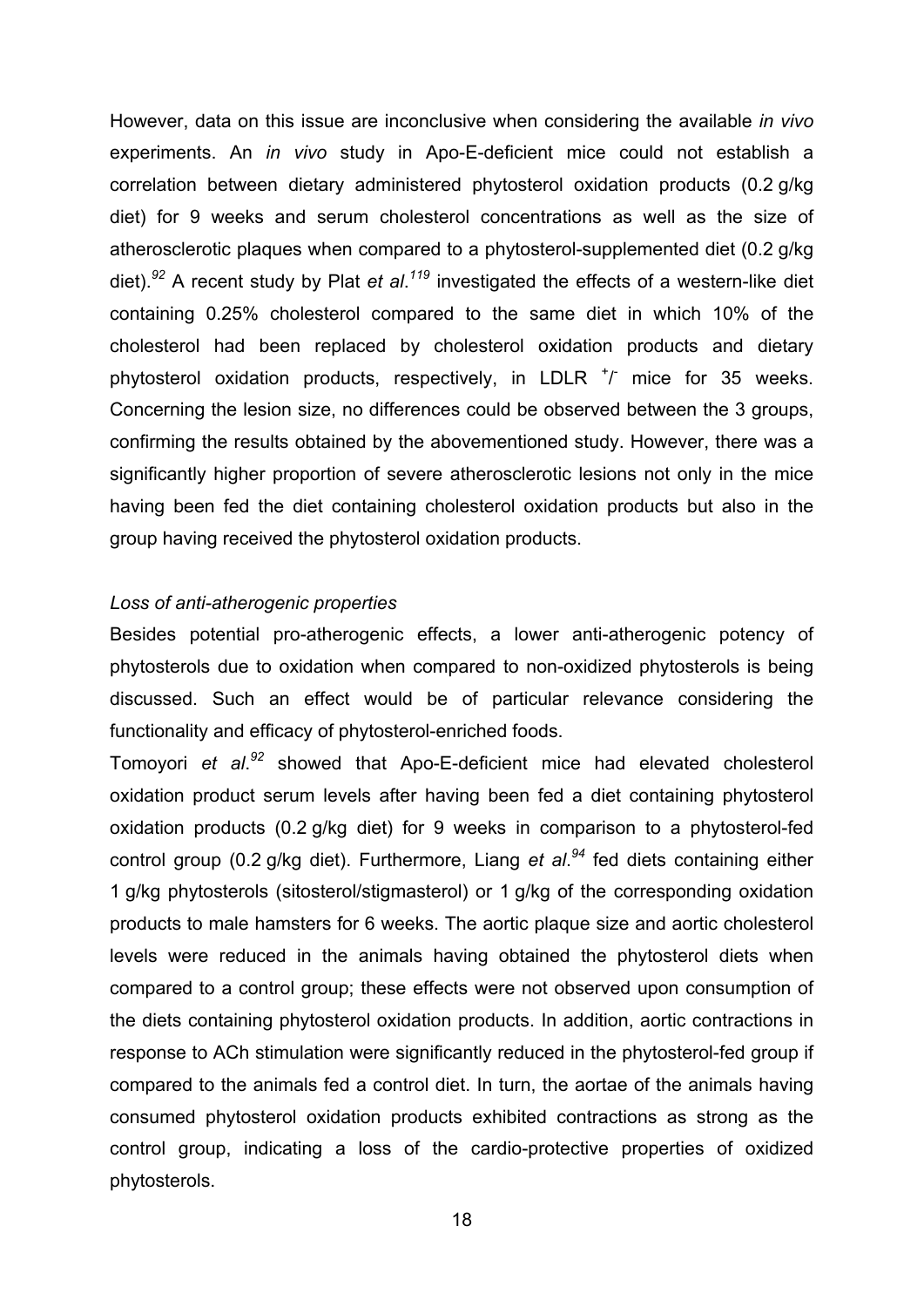# *Potential impact of phytosterol oxidation products on the hydrolysis of phytosteryl esters*

The essential pre-condition for the cholesterol lowering properties of phytosterols added to foods as their fatty acid esters is the intestinal cleavage of the ester bonds. In a mechanistic study Julien-David *et al*. *<sup>120</sup>* determined the impact of oxidation on the *in vitro* activity of pancreatic cholesterol esterase using sitosteryl oleate and the oxidation products 7-keto-sitosteryl oleate and sitosteryl-9,10-dihydroxystearate as substrates. As shown for 7-keto-sitosteryl oleate, the oxidation of the sterol moiety led to an increased affinity to the cholesterol esterase and a faster conversion when compared to sitosteryl oleate. In contrast, the oxidative modification of the fatty acid moiety leading to sitosteryl-9,10-dihydroxystearate resulted in an almost complete loss of hydrolysis. In addition, in the presence of sitosteryl-9,10-dihydroxystearate the hydrolysis rate of sitosteryl oleate was significantly decreased.

The observations made in the above mentioned *in vitro* study illustrate the complexity of the aspects that need to be considered in the course of an assessment of phytosterol oxidation products. Commercially, foods are almost exclusively enriched with phytosteryl/-stanyl esters rather than with the free sterols/stanols. Owing to the analytical capabilities, the knowledge generated so far is focusing on the oxidized sterols/stanols. Alkaline hydrolysis or interesterification which are commonly applied in the course of the analysis, results in a loss of knowledge regarding the formation of oxidized esters. The demonstrated interactions between the various oxidized "species" that may be formed during the oxidation process and the impact on the hydrolysis rate of the intact steryl ester demonstrate that it may be insufficient to focus on an isolated consideration of phytosterol oxidation products when it comes to the assessment of foods enriched with various mixtures of fatty acid phytosteryl- and phytostanyl esters.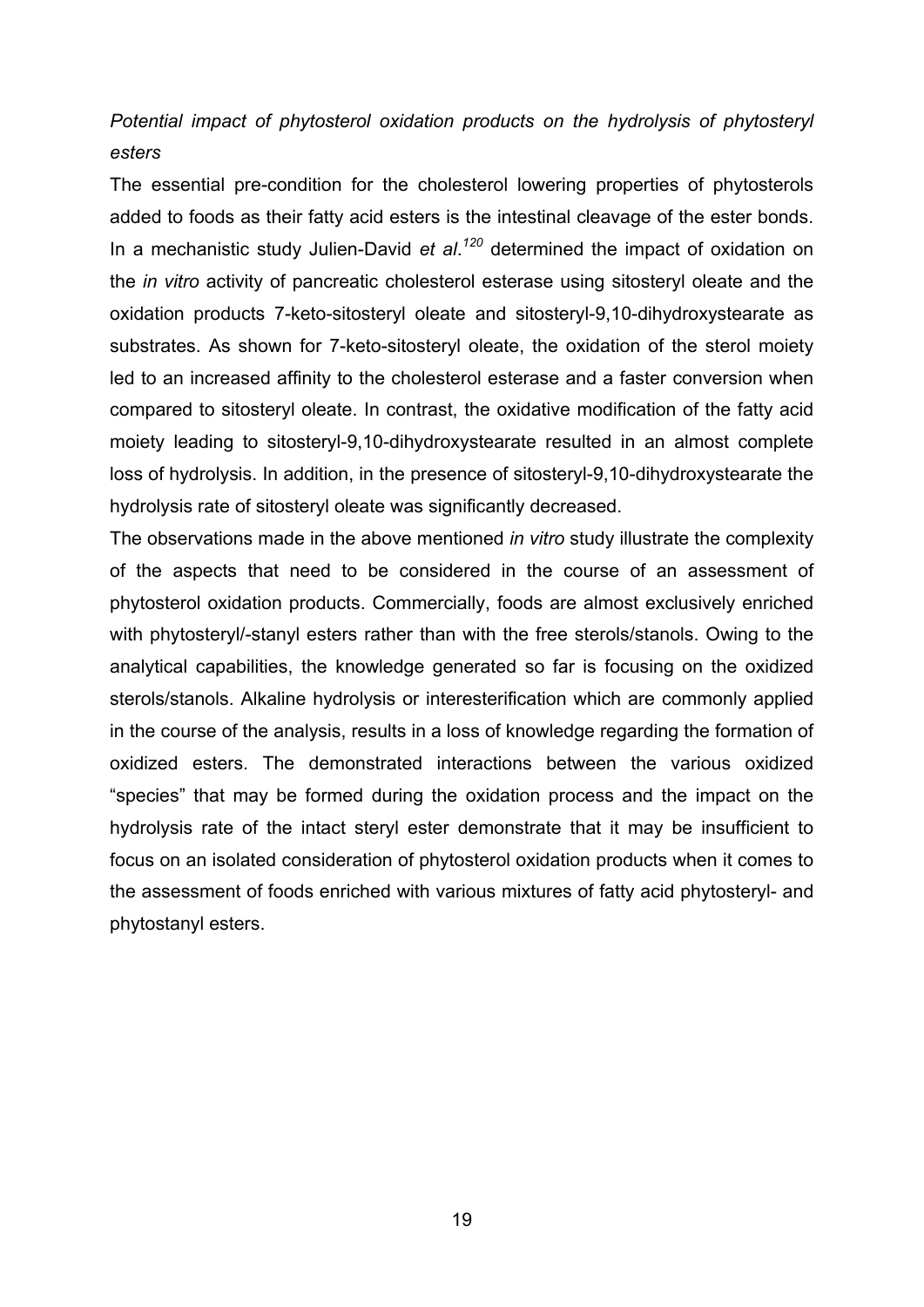### **7 Summary and knowledge gaps**

- Analysis, occurrence and dietary exposure
	- The presently employed analytical procedures almost exclusively focus on the polar phytosterol oxides. The calculation of mass balances demonstrates a gap: losses of intact phytosterols cannot be explained by the formed amounts of these polar phytosterol oxides.
	- Analytical approaches for both, the investigation of primary (hydroperoxides) and tertiary (dimers, oligomers, polymers) oxidation products as well as oxidized fatty acid esters are still at the beginning.
	- Systematic studies on the impact of the employed heating processes (including the respective time/temperature profiles), the food matrix and the presence of antioxidative compounds on the oxidation of phytosterols/ -stanols and their esters are lacking.
	- There are data on phytosterol oxidation products in several foods containing phytosterols/-stanols or their esters as naturally occurring constituents. However, the systematic assessment of intakes resulting from these background levels is lacking.
	- Data on the contents of phytosterol oxidation products in foods enriched with phytosteryl/-stanyl fatty acid esters are limited. However, heat-treatment of enriched liquid spreads or plant oils resulted in a more than 10-fold higher content of phytosterol oxidation products compared to non-heated spreads. Furthermore, storage of spread seems to increase the levels of phytosterol oxidation products as well. A systematic determination of phytosterol oxidation products in stored or heat-treated foods is lacking.
	- There is only a limited data base for the estimation of dietary exposure to phytosterol oxidation products via enriched foods.
- Absorption and endogenous formation
	- There is experimental evidence from animal studies for the absorption of dietary phytosterol oxidation products and their distribution to various tissues. The observed absorption rates differ depending on the type of phytosterol and the type of oxidation product. There are qualitative and quantitative differences between phytosterol oxidation products administered via the diet and those determined in plasma or tissues. On the basis of the presently available knowledge, predictions of the spectrum and the amounts of phytosterol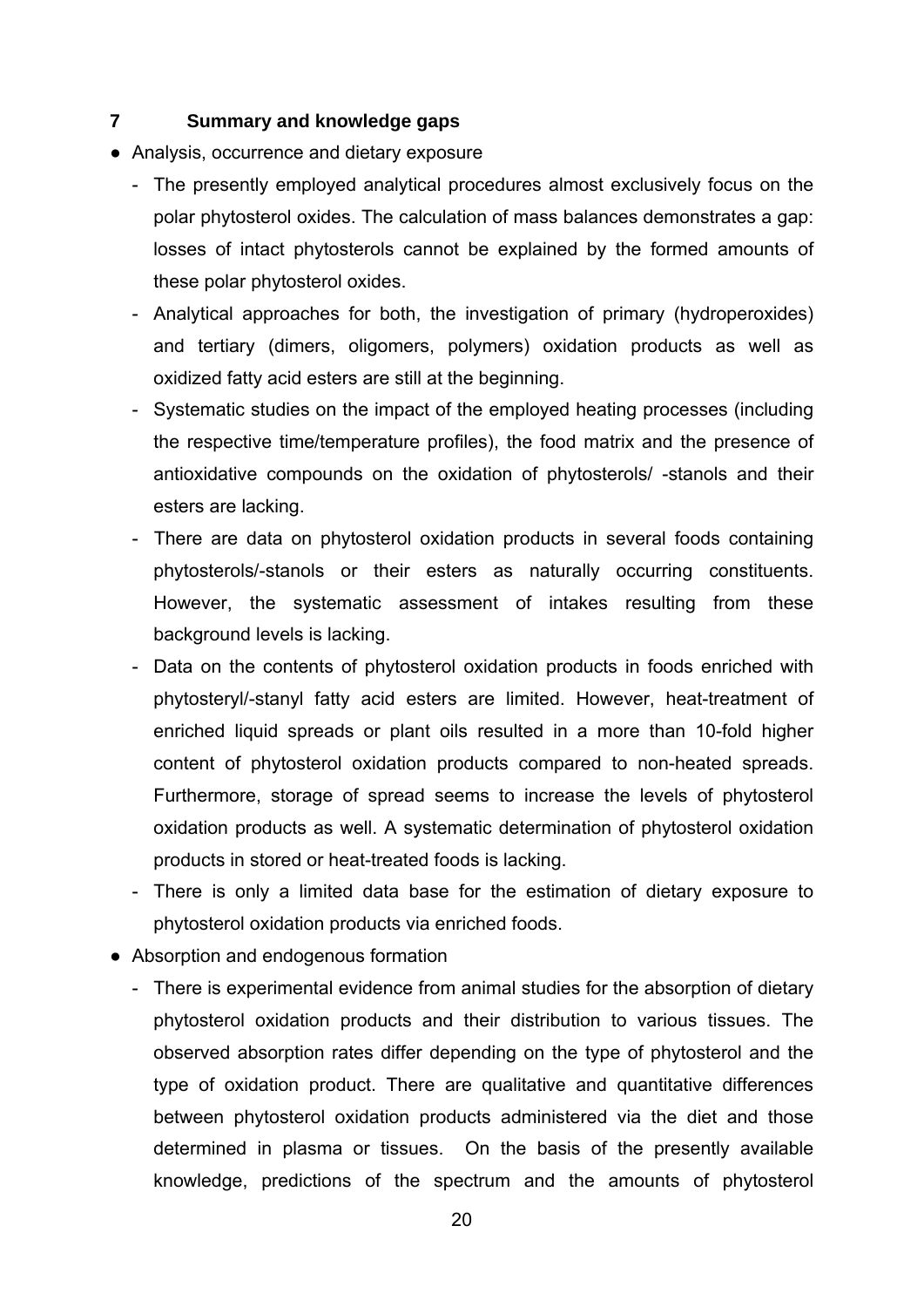oxidation products upon absorption/metabolization of dietary mixtures of phytosterol oxidation products are not possible.

- ‐ Regarding the baseline levels of phytosterol oxidation product in humans arising from the natural occurrence of phytosterols, there are significant differences in the types of oxidation products and in the concentrations detected in the available studies. The data do not allow concluding whether the observed variability is due to methodological differences or to actual exposure/biological differences.
- ‐ There is a lack of knowledge regarding the contributions of phytosterol oxidation products ingested via the diet and those endogenously formed to levels in human tissues.
- Data on the additional contribution to the levels of phytosterol oxidation products in humans to be expected from the consumption of enriched foods are scarce.
- ‐ The few available data regarding the absorption of phytosterol oxides by humans upon consumption of foods enriched with phytosteryl/-stanyl fatty acid esters are conflicting.
- ‐ Phytosterol oxidation products have been detected in aortic valve cusps of patients with severe aortic stenosis. The observed weak correlations between the amounts of phytosterols and those of the corresponding oxidation products in plasma as well as the weak correlations between the concentrations of phytosterol oxidation products in plasma and those in the aortic valve tissue remain unexplained.
- Biological effects
	- ‐ There is substantial evidence (*in vitro* and animal studies) for reduced cholesterol-lowering properties of phytosterols upon oxidation. However, this effect has only been observed under experimental conditions involving the complete substitution of the non-oxidized phytosterol by the corresponding oxide. The data obtained from this experimental set-up do not allow to draw conclusions regarding these effects for more realistic scenarios, i.e. consumption of foods in which the phytosterols are oxidized at a much lower rate of 0.1%-1%.
	- ‐ *In vitro* experiments indicated a pro-atherogenic potential of phytosterol oxides. The available *in vivo* studies are inconclusive.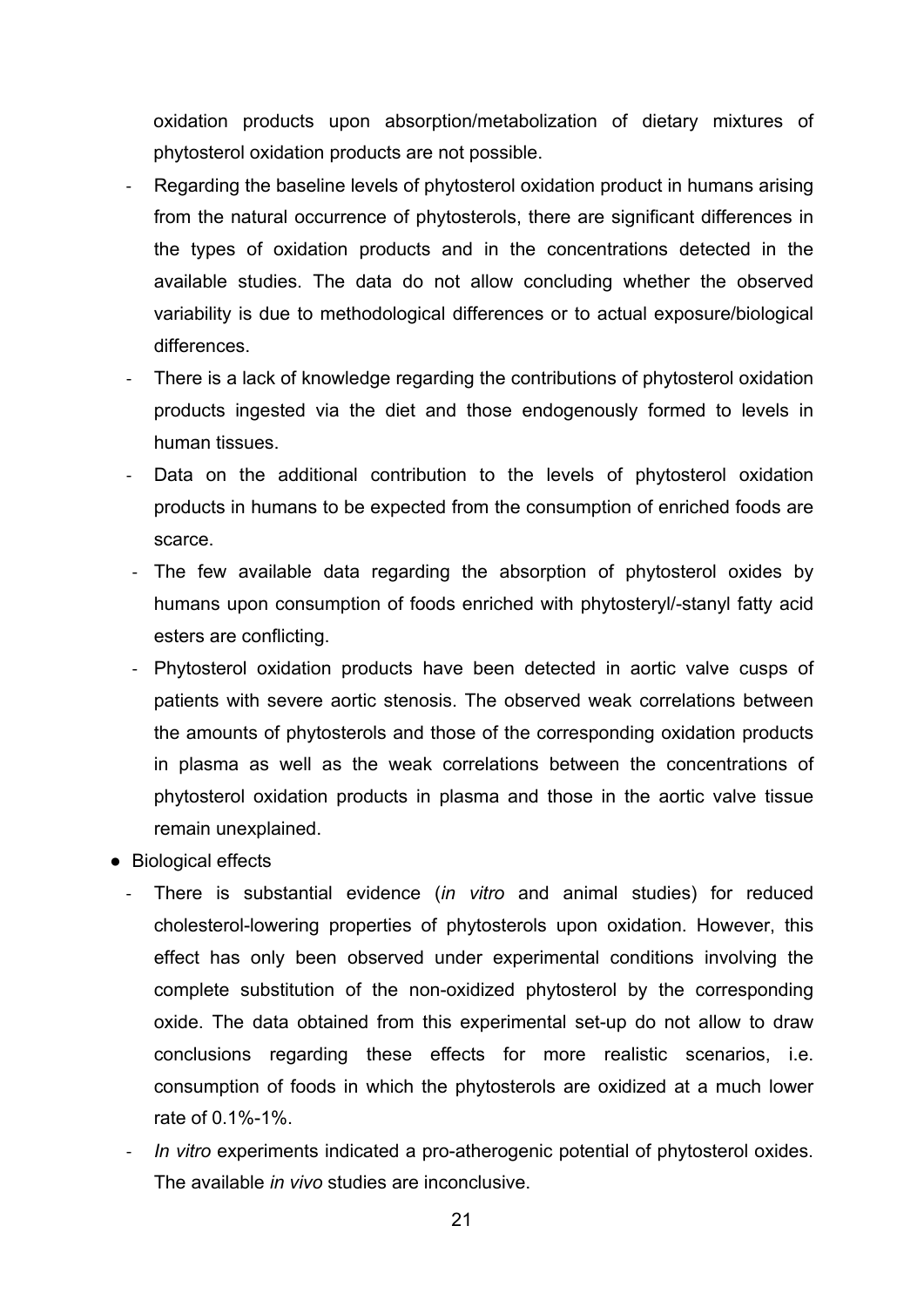- ‐ The potential inflammatory effect of phytosterol oxidation products on intestinal epithelial cells indicated by one *in vitro* experiment remains unclear.
- ‐ Knowledge on biological effects of the non-identified phytosterol oxidation products is lacking.
- ‐ Knowledge on potentially adverse effects of oxidized phytosteryl/-stanyl esters (either oxidized at the sterol/stanol nucleus or in the fatty acid chain) is lacking.
- ‐ A risk-benefit analysis of the cholesterol-lowering effects of phytosterols/ stanols and the potential adverse effects of the phytosterol oxidation products inherently present in enriched foods is lacking.

# **8 Research needs**

- Development of analytical approaches which cover tertiary phytosterol oxidation products (dimers, trimers, polymers) as well as oxidized steryl-/stanyl fatty acid esters.
- Systematic studies on the impact of the food matrix on the oxidation of phytosterols/-stanols and their esters upon processing and storage.
- Extension of the limited data base regarding the fate of dietary phytosterol oxidation products upon consumption of enriched foods (including the potential contribution of the gut microbiota).
- Determination of the dietary intake of phytosterol oxidation products via enriched foods in relation to the endogenous background resulting from the consumption of foods containing phytosterols/-stanols and their esters as naturally occurring constituents (for example by making use of isotope-labelled phytosterols).
- Further studies on the potential pro-atherogenic effects of phytosterol oxidation products observed in *in vitro* and animal experiments.
- Further studies on the presence of phytosterol oxidation products in aortic valve tissue observed in patients with severe aortic stenosis, in order to increase the understanding of a potential relationship between phytosterol oxidation products and cardiovascular risk.
- Verification of the evidence from *in vitro* and animal studies for a reduction of the cholesterol-lowering properties of phytosterols due to oxidation.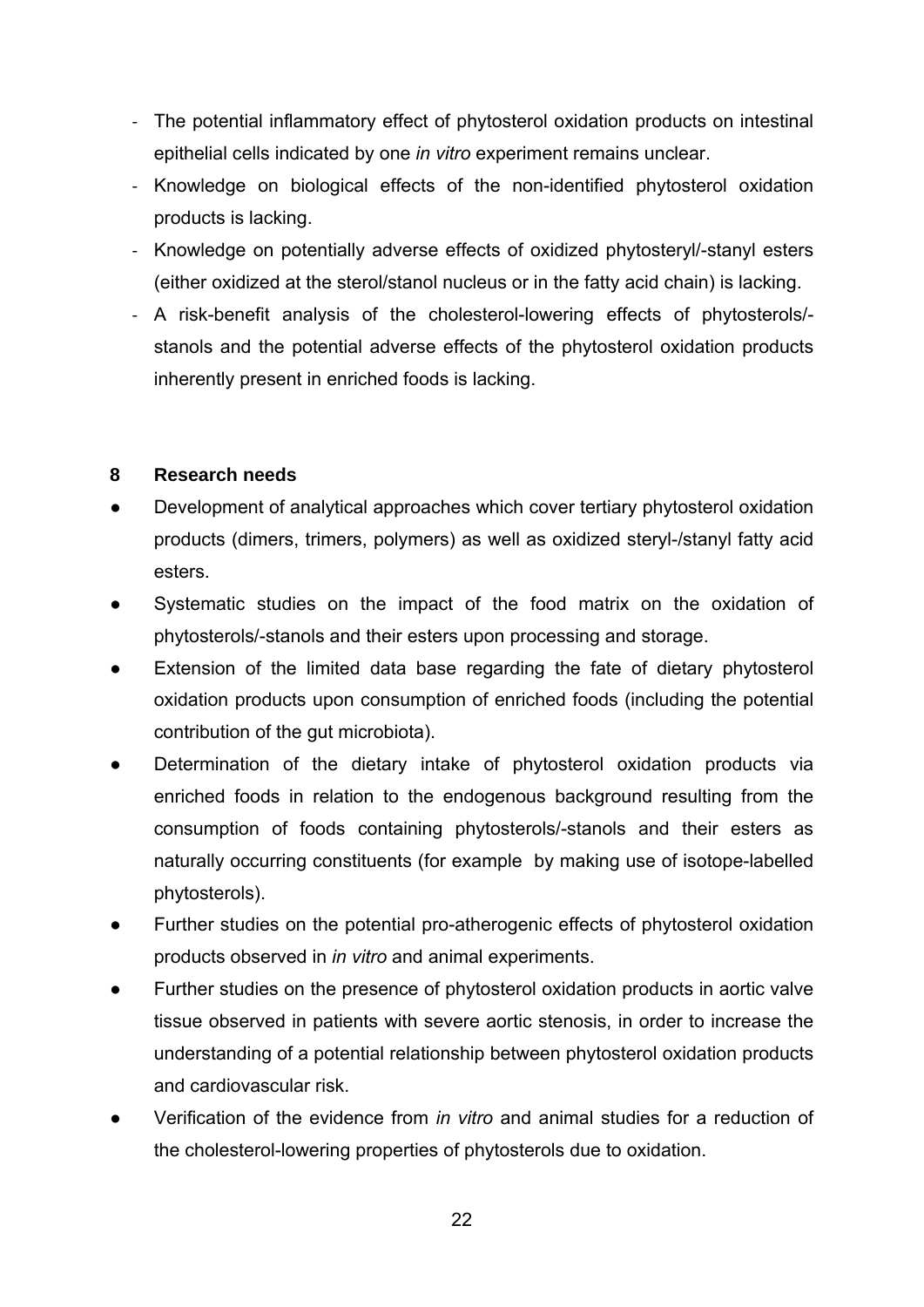#### **9 References**

- *(1) Katan, M. B., Grundy, S. M., Jones P., Law, M. et al., Efficacy and safety of plant stanols and sterols in the management of blood cholesterol levels. Mayo Clin. Proc. 2003, 78, 965–978.*
- *(2) Abumweis, S. S., Barake, R., Jones, P., Plant sterols/stanols as cholesterol lowering agents: A meta-analysis of randomized controlled trials. Food Nutr. Res. 2008, 52. doi:10.3402/fnr.v52i0.1811*
- *(3) Demonty, I., Ras, R. T., van der Knaap, H. C. M., Duchateau, G. S. M. J. E. et al., Continuous Dose-Response Relationship of the LDL-Cholesterol-Lowering Effect of Phytosterol Intake. J Nutr 2009, 139, 271–284.*
- *(4) Regulation (EC) No 258/97 of the European Parliament and of the Council of 27 January 1997 concerning novel foods and novel food ingredients. O. J. L 43/1.*
- *(5) SCF (Scientific Committee on Food). Opinion of the Scientific Commitee on Food on a request for the safety assessment of the use of phytosterol esters in yellow fat spreads. 2000. http://ec.europa.eu/food/fs/sc/scf/out56\_en.pdf ( accessed: Apr 22, 2014)*
- *(6) Commission Decision of 24 July 2000 on authorising the placing on the market of 'yellow fat spreads with added phytosterol esters' as a novel food or novel food ingredient under regulation (EC) No 258/97 of the European Parliament and of the Council. (2000/500/EC) O.J. L 200/59*
- *(7) EFSA (European Food Safety Authority). Consumption of food and beverages with added plant sterols in the European Union. EFSA J. 2008, 133, 1-21.*
- *(8) Bundesinstitut für Risikobewertung (BfR). Anträge auf Zulassung neuartiger Lebensmittel gemäß Artikel 4 der Verordnung (EG) Nr. 258/97; http://www.bfr.bund.de/cm/343/140417-antraege-auf-zulassung-neuartigerlebensmittel-gemaess-artikel-4-der-verordnung-eg-nr-258-97.pdf (accessed Oct 16, 2014).*
- *(9) Bundesinstitut für Risikobewertung (BfR). Notifizierungen neuartiger Lebensmittel gemäß Artikel 5 der Verordnung (EG) Nr. 258/97; http://www.bfr.bund.de/cm/343/notifizierungen-neuartiger-lebensmittel-gemaessartikel-5-der-verordnung-eg-258-97.pdf (accessed Oct 1, 2014)*
- *(10) Commission Regulation (EC) No 983/2009 of 21 October 2009 on the authorisation and refusal of authorisations of certain health claims made on food and referring to the reduction of disease risk and to children´s development and health. O. J. L. 27/3*
- *(11) Commission Regulation (EU) No 376/2010 of 3 May 2010 amending Regulation (EC) No 983/2009 on the authorisation and refusal of authorisations of certain health*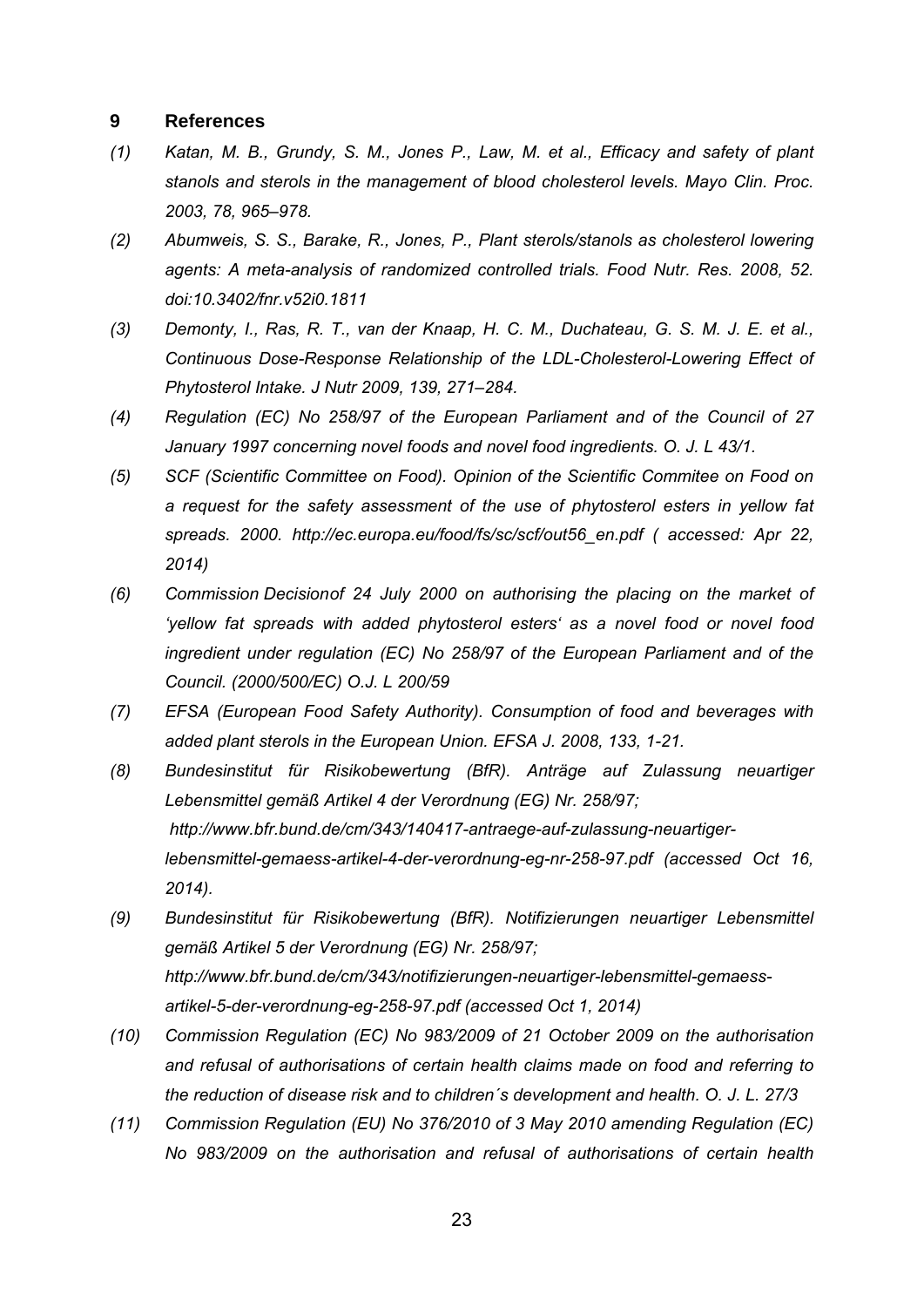*claims made on food and referring to the reduction of disease risk and to children´s development and health. O. J. L. 111/3* 

- *(12) Derdemezis, C. S., Filippatos, T. D., Mikhailidis, D. P., Elisaf, M. S., Review Article: Effects of Plant Sterols and Stanols Beyond Low-Density Lipoprotein Cholesterol Lowering. J. Cardiovasc. Pharmacol. Ther. 2010, 15, 120–134.*
- *(13) Hendriks, H. F. J., Brink, E. J., Meijer, G. W., Princen, H. M. G., Ntanios, F. Y., Safety of long-term consumption of plant sterol esters-enriched spread. Eur. J. Clin. Nutr. 2003, 57, 681–692.*
- *(14) SCF (Scientific Committee on Food). General view of the Scientific Committee on Food on the long-term effects of the intake of elevated levels of phytosterols from multiple dietary sources, with particular attention to the effects on ß-carotene. 2002. http://ec.europa.eu/food/fs/sc/scf/out143\_en.pdf (accessed Oct 16, 2014)*
- *(15) WHO (World Health Organization). Evaluation of Certain Food Additives. Sixty-ninth report of the Joint FAO/WHO Expert Committee on Food Additives. World Health Organization Technical Report Series 952, 2009.*
- *(16) SKLM (2005). Beschluss der SKLM zum Einsatz von Phytosterolen und Phytosterylestern in Lebensmitteln vom 21. September 2001, Deutsche Forschungsgemeinschaft, Lebensmittel und Gesundheit II, Sammlung der Beschlüsse und Stellungnahmen (1997-2004), Herausgegeben von der Senatskommission zur Beurteilung der gesundheitlichen Unbedenklichkeit Lebensmitteln, SKLM, Gerhard Eisenbrand (Vorsitzender), Mitteilung 7, pp 129-130, Wiley-VCH Verlag, Weinheim*
- *(17) SKLM (2007) Eisenbrand, G., Einsatz von Phytosterinen in Lebensmitteln http://www.dfg.de/download/pdf/dfg\_im\_profil/reden\_stellungnahmen/2007/sklm\_phyt osterine\_07.pdf (accessed Oct 16, 2014)*
- *(18) EC (2004) Commission Regulation No 608/2004 of 31 March 2004 concerning the labelling of foods and food ingredients with added phytosterols, phytosterol esters, phytostanols and/or phytostanol esters. O. J. L. 97/44*
- *(19) Niemann, B., Sommerfeld, C., Hembeck, A., Bergmann, C., Plant sterol enriched foods as perceived by consumers. Project report on a joint project of consumer advice centres and BfR. BfR-Wissenschaft 05/2007, 2007.*
- *(20) Willems, J. I., Blommaert, M. A., Trautwein, E. A., Results from a post-launch monitoring survey on consumer purchases of foods with added phytosterols in five European countries. Food Chem. Toxicol. 2013, 62, 48–53.*
- *(21) Lea, L., Hepburn, P., Safety evaluation of phytosterol-esters. Part 9: Results of a European post-launch monitoring programme. Food Chem. Toxicol. 2006, 44, 1213– 1222.*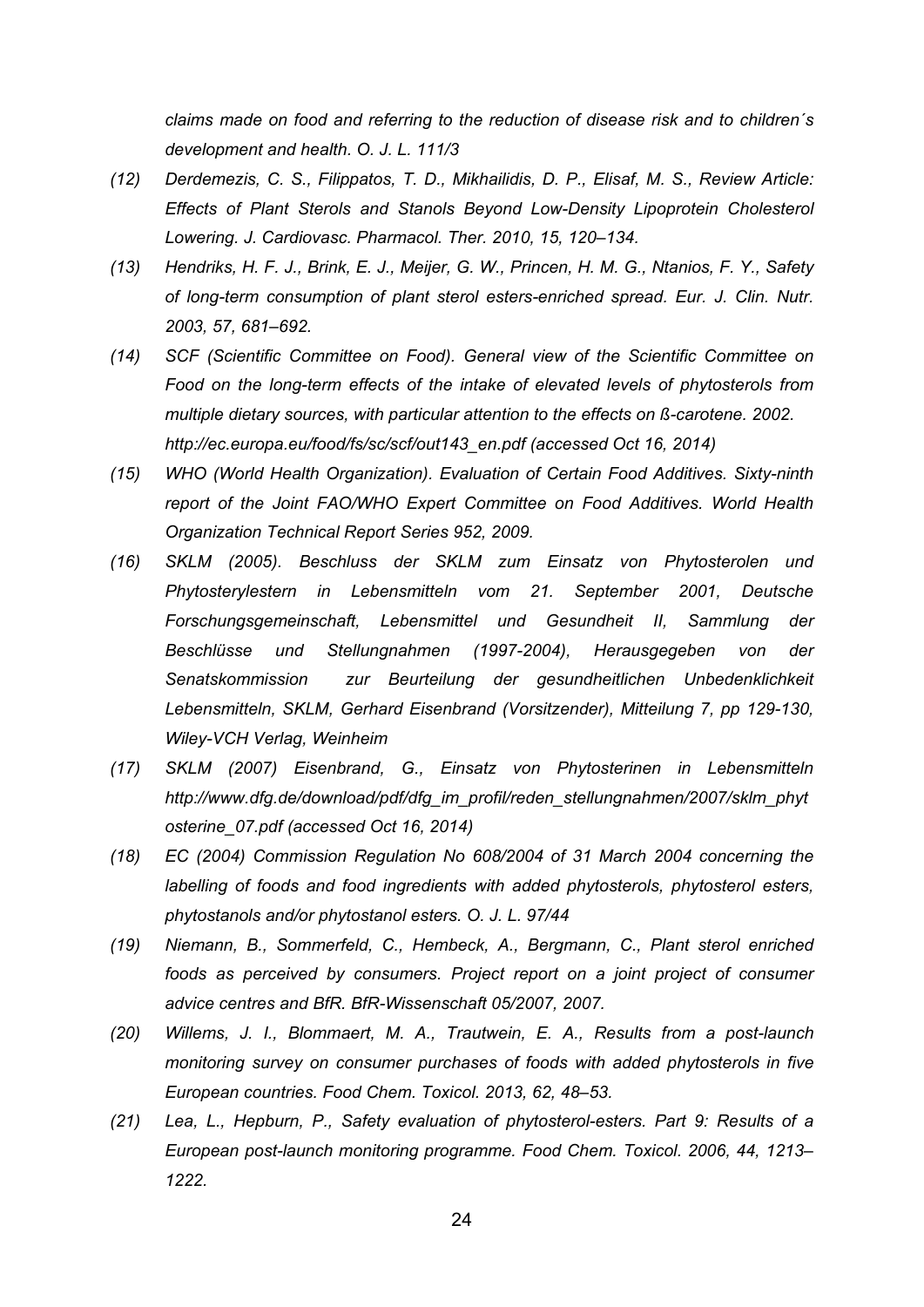- *(22) Hearty, Á., Duffy, E., Joyce, J., O'Connor, C., Gibney, M. J., Phytosterol-enriched products on the Irish market: examination of intake and consumption patterns. Public Health Nutr. 2009, 12, 51.*
- *(23) Sioen, I., Matthys, C., Huybrechts, I., van Camp, J., de Henauw, S., Consumption of plant sterols in Belgium: consumption patterns of plant sterol-enriched foods in Flanders, Belgium. Br. J. Nutr. 2011, 105, 911–918.*
- *(24) Weingärtner, O., Bohm, M., Laufs, U., Controversial role of plant sterol esters in the management of hypercholesterolaemia. Eur. Heart J. 2008, 30, 404–409.*
- *(25) Miettinen, T. A., Railo, M., Lepäntalo, M., Gylling, H., Plant Sterols in Serum and in Atherosclerotic Plaques of Patients Undergoing Carotid Endarterectomy. J. Am. Coll. Cardiol. 2005, 45, 1794–1801.*
- *(26) Helske, S., Miettinen, T., Gylling, H., Mayranpaa, M. et al., Accumulation of cholesterol precursors and plant sterols in human stenotic aortic valves. J. Lipid Res. 2008, 49, 1511–1518.*
- *(27) Schött, H.-F., Luister, A., Husche, C., Schäfers, H.-J. et al., The relationships of phytosterols and oxyphytosterols in plasma and aortic valve cusps in patients with severe aortic stenosis. Biochem. Biophys. Res. Commun. 2014, 446, 805–810.*
- *(28) Kelly, E. R., Plat, J., Mensink, R. P., Berendschot, T. T., Effects of long term plant sterol and -stanol consumption on the retinal vasculature: A randomized controlled trial in statin users. Atherosclerosis 2011, 214, 225–230.*
- *(29) Lottenberg, A. M., Bombo, R. P., Ilha, A., Nunes, V. S. et al., Do clinical and experimental investigations support an antiatherogenic role for dietary phytosterols/stanols? IUBMB Life 2012, 64, 296–306.*
- *(30) Bombo, R. P., Afonso, M. S., Machado, R. M., Lavrador, M. S. F. et al., Dietary phytosterol does not accumulate in the arterial wall and prevents atherosclerosis of LDLr-KO mice. Atherosclerosis 2013, 231, 442–447.*
- *(31) Lütjohann, D., Schött, H.-F., Plat, J., Invited commentary on the paper published by Bombo et al.: Dietary phytosterol does not accumulate in the arterial wall and prevents atherosclerosis of LDLr-KO mice. Atherosclerosis 2014, 233, 157–159.*
- *(32) Zampelas, A., From the Maastricht meeting to the European Atherosclerosis Society Consensus on phytosterols/phytostanols: What is new of an old story?. Atherosclerosis 2014, 233, 357–358.*
- *(33) Marttinen, M., Päivärinta, E., Storvik, M., Huikko, L. et al., Plant stanols induce intestinal tumor formation by up-regulating Wnt and EGFR signaling in ApcMin mice. J. Nutr. Biochem. 2013, 24, 343–352.*
- *(34) Bjorkhem, I., Diczfalusy, U., Oxysterols: Friends, Foes, or Just Fellow Passengers?. Arterioscler. Thromb. Vasc. Biol. 2002, 22, 734–742.*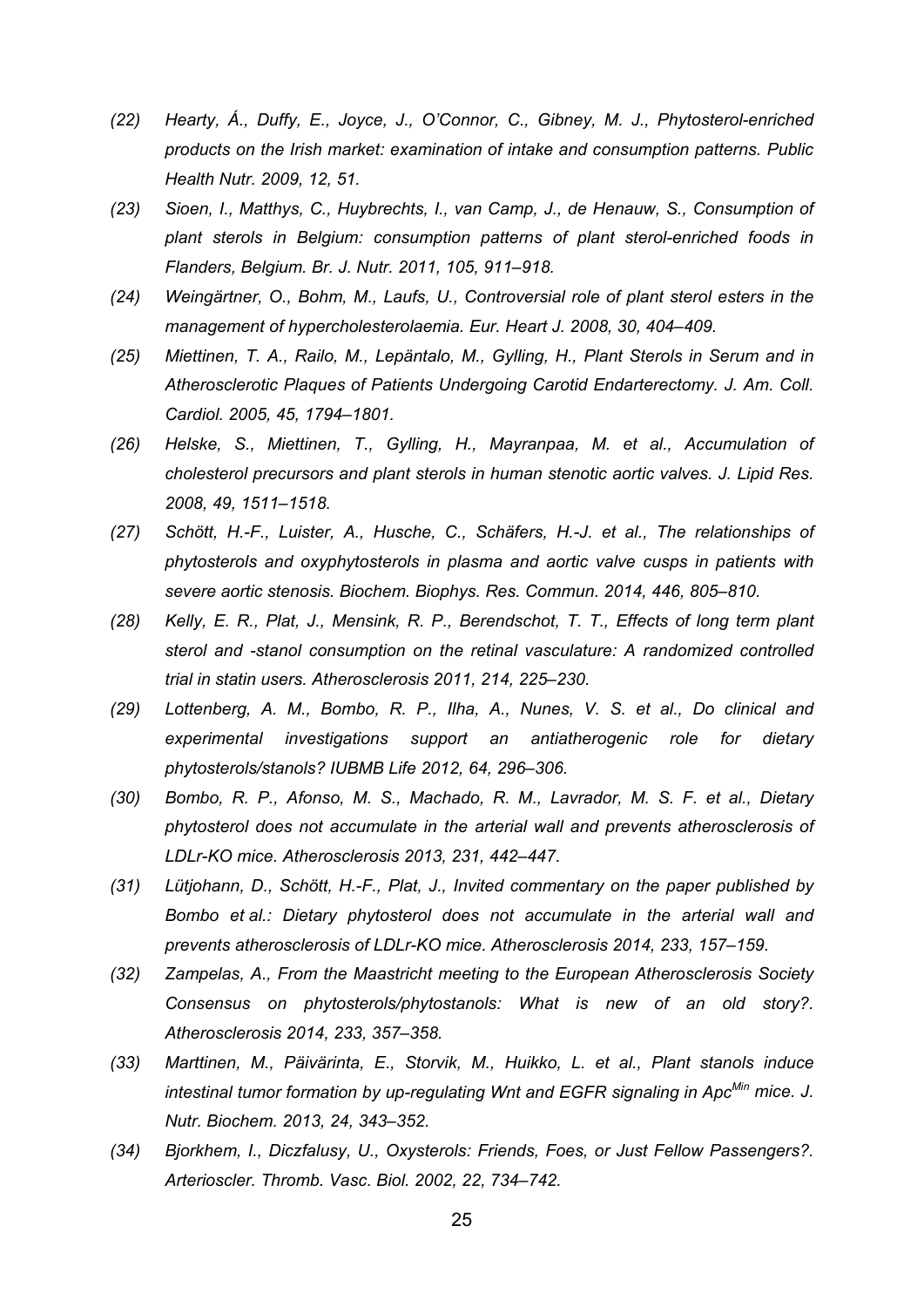- *(35) Leonarduzzi, G., Sottero, B., Poli, G., Oxidized products of cholesterol: dietary and metabolic origin, and proatherosclerotic effects (review). J. Nutr. Biochem. 2002, 13, 700–710.*
- *(36) Alemany, L., Barbera, R., Alegría, A., Laparra, J., Plant sterols from foods in inflammation and risk of cardiovascular disease: A real threat? Food Chem. Toxicol. 2014, 69, 140-9.*
- *(37) Brown, A. J., Jessup, W., Oxysterols and atherosclerosis. Atherosclerosis 1999, 142, 1–28.*
- *(38) Meynier, A., Andre, A., Lherminier, J., Grandgirard, A., Demaison, L., Dietary oxysterols induce in vivo toxicity of coronary endothelial and smooth muscle cells. Eur.J. Nutr. 2005, 44, 393–405.*
- *(39) Staprans, I., Pan, X.-M., Rapp, J. H., Feingold, K. R., The role of dietary oxidized cholesterol and oxidized fatty acids in the development of atherosclerosis. Mol. Nutr. Food Res. 2005, 49, 1075–1082.*
- *(40) Ng, C. H., Qiang Yao, X., Huang, Y., Chen, Z.-Y., Oxidised cholesterol is more hypercholesterolaemic and atherogenic than non-oxidised cholesterol in hamsters. Br. J. Nutr. 2008, 99, 749-755.*
- *(41) Soto-Rodríguez, I., Campillo-Velázquez, P. J., Alexander-Aguilera, A., Rodríguez-Estrada, M. T. et al., Biochemical and histopathological effects of dietary oxidized cholesterol in rats. J. Appl. Toxicol. 2009, 29, 715–723.*
- *(42) Sasaki, T., Fujikane, Y., Ogino, Y., Osada, K., Sugano, M., Hepatic Function and Lipid Metabolism Are Modulated by Short-term Feeding of Cholesterol Oxidation Products in Rats. J. Oleo Sci. 2010, 59, 503–507.*
- *(43) Sato, K., Nakano, K., Katsuki, S., Matoba, T. et al., Dietary Cholesterol Oxidation Products Accelerate Plaque Destabilization and Rupture Associated with Monocyte Infiltration/Activation via the MCP-1-CCR2 Pathway in Mouse Brachiocephalic Arteries: Therapeutic Effects of Ezetimibe. J. Atheroscler. Thromb. 2012, 19, 986– 998.*
- *(44) Soto-Rodríguez, I., Alexander-Aguilera, A., Zamudio-Pérez, A., Camara-Contreras, M. et al., Alteration of Some Inflammatory Biomarkers by Dietary Oxysterols in Rats. Inflammation 2012, 35, 1302–1307.*
- *(45) Terunuma, S., Kumata, N., Osada, K., Ezetimibe Impairs Uptake of Dietary Cholesterol Oxidation Products and Reduces Alterations in Hepatic Cholesterol Metabolism and Antioxidant Function in Rats. Lipids 2013, 48, 587–595.*
- *(46) ACNFP (Advisory Committee on Novel Foods and Processes) Phytosterol esters: extension of use. June 2013: Application from Unilever to extend the use of phytosterol esters under the Novel Foods Regulation (EC) 258/97. Under evaluation.*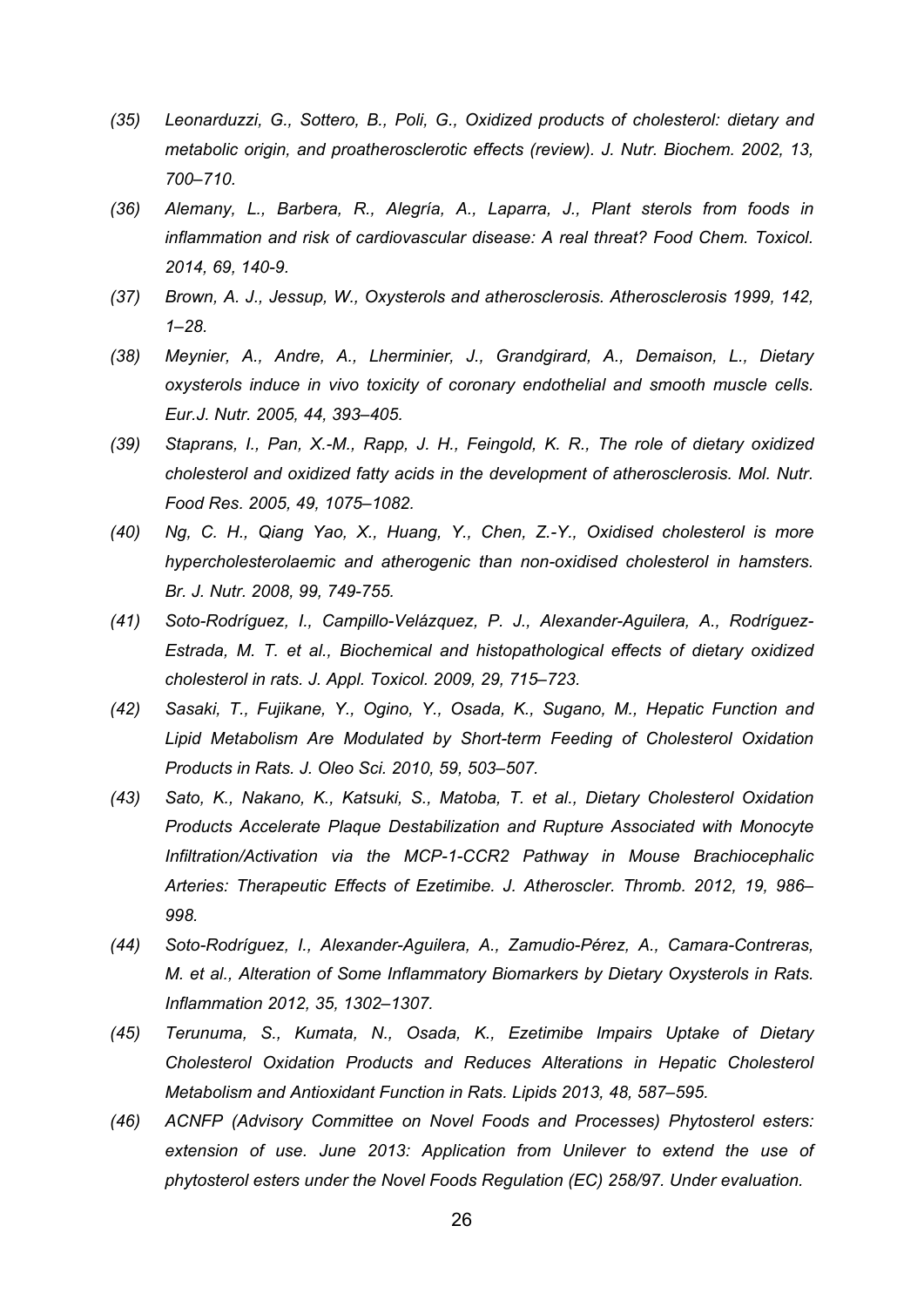*http://acnfp.food.gov.uk/assess/fullapplics/phytosterol (accessed Oct 16, 2014)* 

- *(47) Hovenkamp, E., Demonty, I., Plat, J., Lütjohann, D. et al., Biological effects of oxidized phytosterols: A review of the current knowledge. Prog. Lipid Res. 2008, 47, 37–49.*
- *(48) Ryan, E., McCarthy, F., Maguire, A., O'Brien, N., Phytosterol Oxidation Products: Their Formation, Occurrence, and Biological Effects. Food Revs. Int. 2009, 25, 157– 174.*
- *(49) Otaegui-Arrazola, A., Menéndez-Carreño, M., Ansorena, D., Astiasarán, I., Oxysterols: A world to explore. Food Chem. Toxicol. 2010, 48, 3289–3303.*
- *(50) García-Llatas, G., Rodríguez-Estrada, M. T., Current and new insights on phytosterol oxides in plant sterol-enriched food. Chem. Phys. Lipids 2011, 164, 607–624.*
- *(51) Vanmierlo, T., Husche, C., Schött, H., Pettersson, H., Lütjohann, D., Plant sterol oxidation products – Analogs to cholesterol oxidation products from plant origin? Biochimie 2013, 95, 464–472.*
- *(52) O'Callaghan, Y., McCarthy, F. O., O'Brien, N. M., Recent advances in Phytosterol Oxidation Products. Biochem. Biophys. Res. Commun. 2014, 446, 786–791.*
- *(53) Dutta, P. C., in Dutta, P. C. (Ed.) Chemistry, Analysis, and Occurrence of Phytosterol Oxidation Products in Foods, Marcel Dekker, Inc.: New York; Basel, 2004, pp. 397– 417.*
- *(54) Guardiola, F., Bou, R., Boatella, J., Codony, R., Analysis of Sterol Oxidation Products in Foods. J AOAC Int 2004, 87, 441–467.*
- *(55) Oehrl, L. L., Hansen, A. P., Rohrer, C. A., Fenner, G. P., Boyd, L. C., Oxidation of phytosterols in a test food system. J Am Oil Chem Soc 2001, 78, 1073–1078.*
- *(56) Soupas, L., Juntunen, L., Lampi, A.-M., Piironen, V., Effects of Sterol Structure, Temperature, and Lipid Medium on Phytosterol Oxidation. J. Agric. Food Chem. 2004, 52, 6485–6491.*
- *(57) Barriuso, B., Otaegui-Arrazola, A., Menéndez-Carreño, M., Astiasarán, I., Ansorena, D., Sterols heating: Degradation and formation of their ring-structure polar oxidation products. Food Chem. 2012, 135, 706–712.*
- *(58) Rudzińska, M., Przybylski, R., Wąsowicz, E., Products Formed During Thermooxidative Degradation of Phytosterols. J Am Oil Chem Soc 2009, 86, 651–662.*
- *(59) Lampi, A.-M., Kemmo, S., Mäkelä, A., Heikkinen, S., Piironen, V., Distribution of monomeric, dimeric and polymeric products of stigmasterol during thermo-oxidation. Eur J Lipid Sci Technol 2009, 111, 1027–1034.*
- *(60) Rudzińska, M., Przybylski, R., Zhao, Y. Y., Curtis, J. M., Sitosterol Thermo-oxidative Degradation Leads to the Formation of Dimers, Trimers and Oligomers: A Study*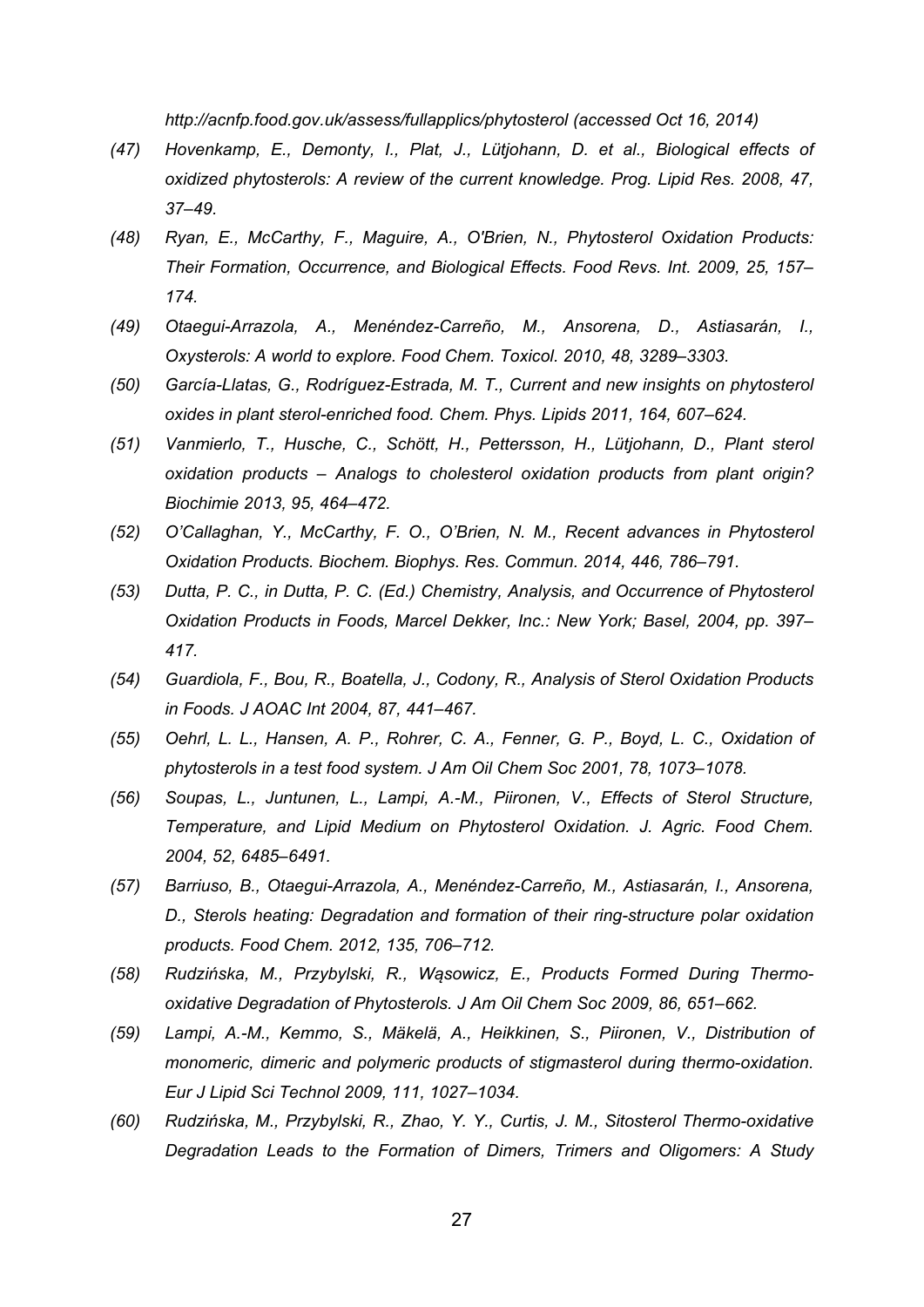*Using Combined Size Exclusion Chromatography/Mass Spectrometry. Lipids 2010, 45, 549–558.* 

- *(61) Struijs, K., Lampi, A.-M., Ollilainen, V., Piironen, V., Dimer formation during the thermo-oxidation of stigmasterol. Eur. Food Res. Technol. 2010, 231, 853–863.*
- *(62) Sosińska, E., Przybylski, R., Hazendonk, P., Zhao, Y. Y., Curtis, J. M., Characterization of non-polar dimers formed during thermo-oxidative degradation of β-sitosterol. Food Chem. 2013, 139, 464–474.*
- *(63) Sosińska, E., Przybylski, R., Aladedunye, F., Hazendonk, P., Spectroscopic characterisation of dimeric oxidation products of phytosterols. Food Chem. 2014, 151, 404–414.*
- *(64) Menéndez-Carreño, M., Ansorena, D., Astiasarán, I., Piironen, V., Lampi, A.-M., Determination of non-polar and mid-polar monomeric oxidation products of stigmasterol during thermo-oxidation. Food Chem. 2010, 122, 277–284.*
- *(65) Yanishlieva, N., Marinova, E., Autoxidation of sitosterol. I: Kinetic studies on free and esterified sitosterol. Riv. Ital. Sostanze Gr. 1980, 57, 477–480.*
- *(66) Yanishlieva-Maslarova, N., Schiller, H., Seher, A., Die Autoxidation von Sitosterin III Sitosterylstearat. Fett Wiss. Technol. 1982, 84, 308–311.*
- *(67) Soupas, L., Huikko, L., Lampi, A.-M., Piironen, V., Esterification affects phytosterol oxidation. Eur J Lipid Sci Technol 2005, 107, 107–118.*
- *(68) Lehtonen, M., Kemmo, S., Lampi, A.-M., Piironen, V., Effects of esterification on the formation and decomposition of steryl hydroperoxides. Eur. Food Res. Technol. 2011, 232, 255–264.*
- *(69) Lehtonen, M., Lampi, A.-M., Agalga, F., Struijs, K., Piironen, V., The effects of acyl moiety and temperature on the polymerization of sterols. Eur J Lipid Sci Technol 2011, 114, 677–686.*
- *(70) Lehtonen, M., Lampi, A.-M., Ollilainen, V., Struijs, K., Piironen, V., The role of acyl moiety in the formation and reactions of steryl ester hydroperoxides. Eur. Food Res. Technol. 2011, 233, 51–61.*
- *(71) Lehtonen, M., Lampi, A.-M., Riuttamäki, M.-A., Piironen, V., Oxidation reactions of steryl esters in a saturated lipid matrix. Food Chem. 2012, 134, 2030–2039.*
- *(72) Julien-David, D., Zhao, M., Geoffroy, P., Miesch, M. et al., Analysis of sitosteryl oleate esters in phytosterols esters enriched foods by HPLC–ESI-MS<sup>2</sup> . Steroids 2014, 84, 84–91.*
- *(73) Bortolomeazzi, R., Cordaro, F., Pizzale, L., Conte, L. S., Presence of Phytosterol Oxides in Crude Vegetable Oils and Their Fate during Refining. J. Agric. Food Chem. 2003, 51, 2394–2401.*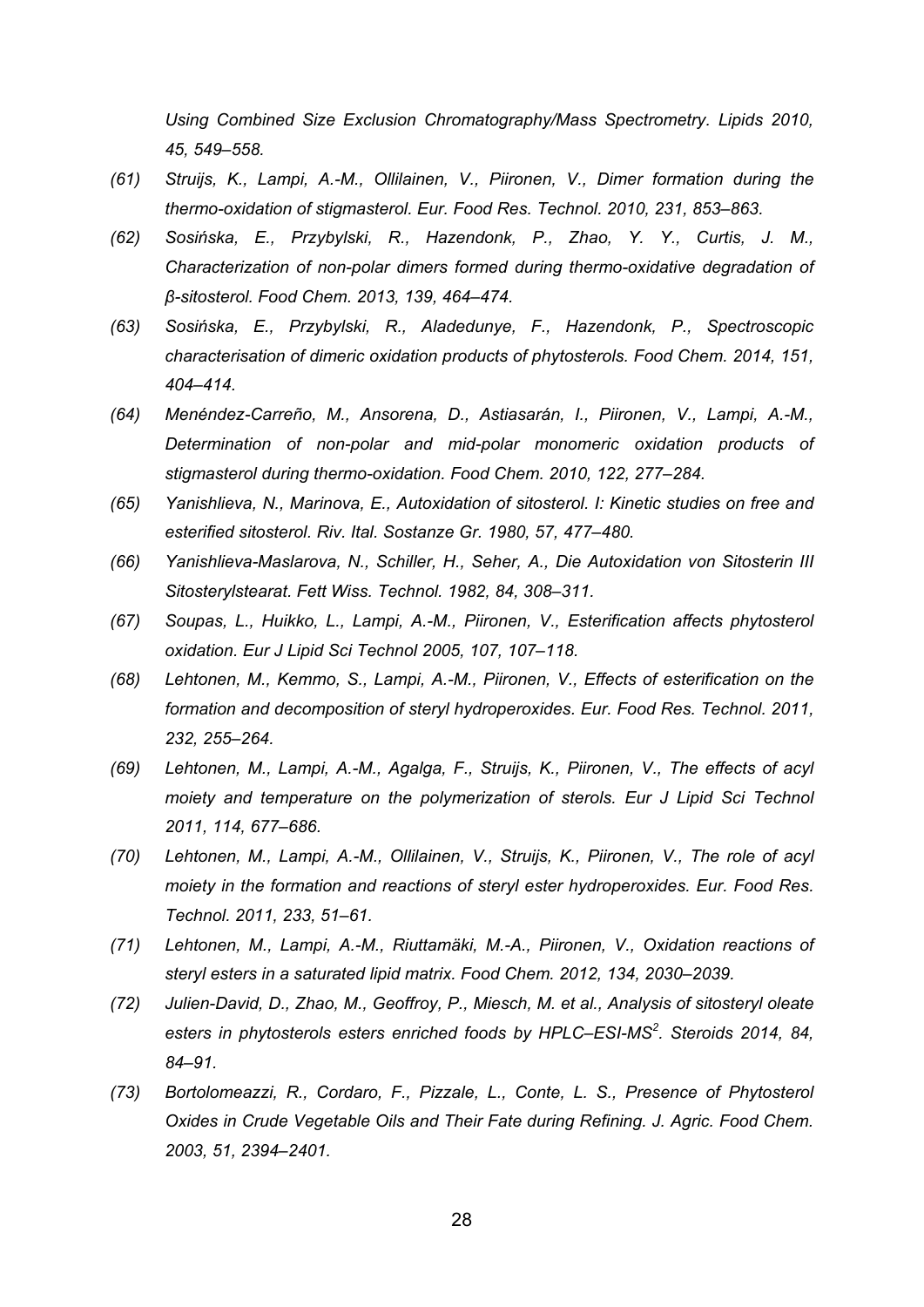- *(74) Johnsson, L., Dutta, P. C., Determination of phytosterol oxides in some food products by using an optimized transesterification method. Food Chem. 2006, 97, 606–613.*
- *(75) Dutta, P. C., Studies on phytosterol oxides. II: Content in some vegetable oils and in French fries prepared in these oils. J Am Oil Chem Soc 1997, 74, 659–666.*
- *(76) Tabee, E., Jägerstad, M., Dutta, P. C., Lipids and phytosterol oxidation products in commercial potato crisps commonly consumed in Sweden. Eur. Food Res. Technol. 2008, 227, 745–755.*
- *(77) Dutta, P. C., Appelqvist, L.-Å., Studies on phytosterol oxides. I: Effect of storage on the content in potato chips prepared in different vegetable oils. J Am Oil Chem Soc 1997, 74, 647–657.*
- *(78) Zunin, P., Calcagno, C., Evangelisti, F., Sterol oxidation in infant milk formulas and milk cereals. J. Dairy Res. 1998, 65, 591–598.*
- *(79) García-Llatas, G., Cercaci, L., Rodriguez-Estrada, M. T., Lagarda, M. J. et al., Sterol Oxidation in Ready-to-Eat Infant Foods During Storage. J. Agric. Food Chem. 2008, 56, 469–475.*
- *(80) Conchillo, A., Cercaci, L., Ansorena, D., Rodriguez-Estrada, M. T. et al., Levels of Phytosterol Oxides in Enriched and Nonenriched Spreads: Application of a Thin-Layer Chromatography−Gas Chromatography Methodology. J. Agric. Food Chem. 2005, 53, 7844–7850.*
- *(81) EFSA. Draft Scientific Opinion on Acrylamide in Food. EFSA Panel on Contaminants in the Food Chain (CONTAM ) http://www.efsa.europa.eu/de/consultationsclosed/call/140701.pdf (accessed Oct 16, 2014).*
- *(82) EFSA. The EFSA Comprehensive European Food Consumption Database http://www.efsa.europa.eu/en/datexfoodcdb/datexfooddb.htm (accessed Oct 16, 2014).*
- *(83) Menéndez-Carreño, M., Ansorena, D., Astiasarán, I., Stability of Sterols in Phytosterol-Enriched Milk under Different Heating Conditions. J. Agric. Food Chem. 2008, 56, 9997–10002.*
- *(84) Grandgirard, A., Martine, L., Joffre, C., Juaneda, P., Berdeaux, O., Gas chromatographic separation and mass spectrometric identification of mixtures of oxyphytosterol and oxycholesterol derivatives. Application to a phytosterol-enriched food. J Chromatogr A 2004, 1040, 239–250.*
- *(85) Soupas, L., Huikko, L., Lampi, A.-M., Piironen, V., Oxidative stability of phytosterols in some food applications. Eur. Food Res. Technol. 2006, 222, 266–273.*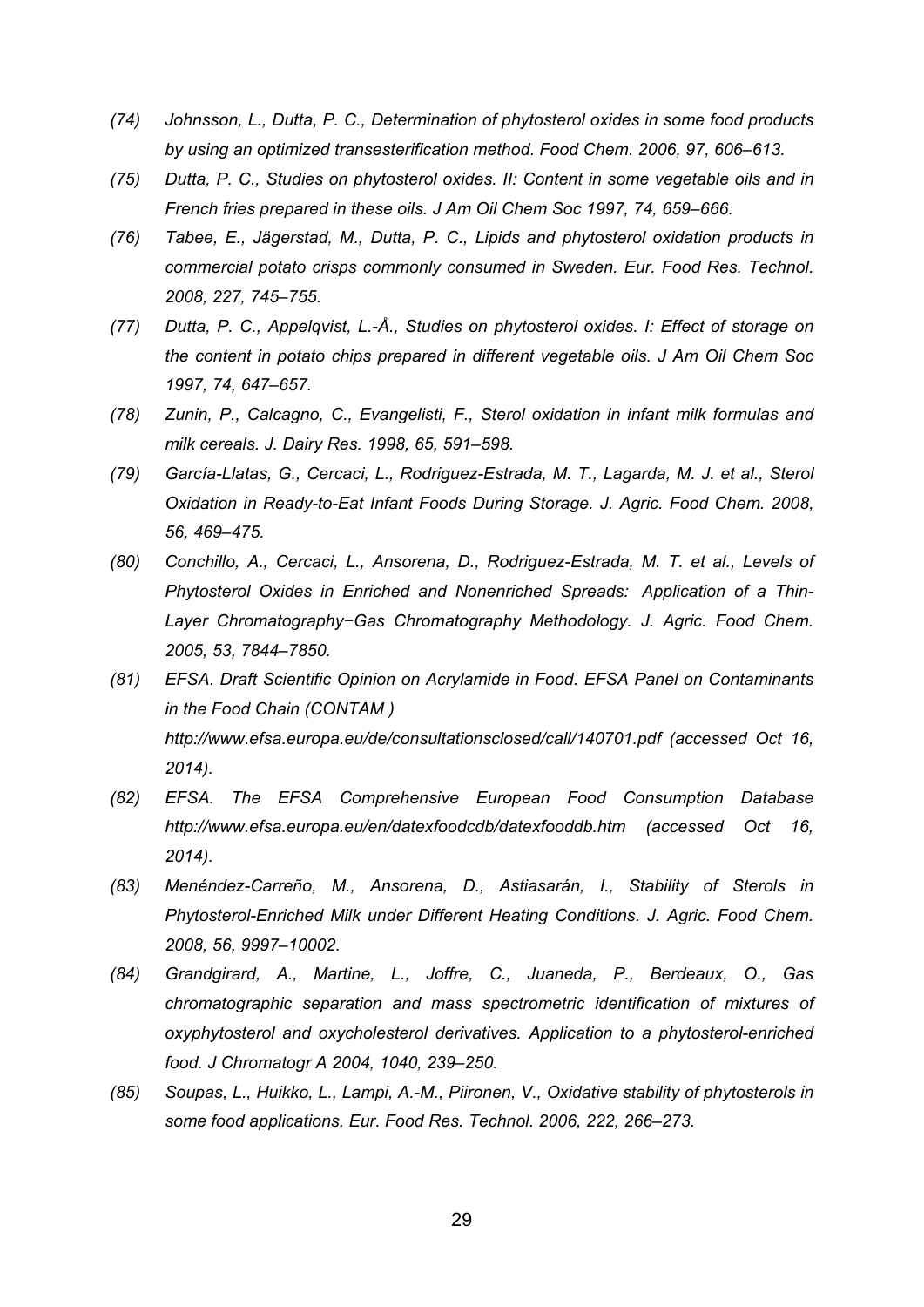- *(86) Unilever Research and Development. Multi-Purpose Vegetable Fat Spreads and Liquid Vegetable Fat Based Emulsions with Added Plant Sterol esters for Cooking and Baking Applications (PS-Spreads/Liquids for CB). http://acnfp.food.gov.uk/assess/fullapplics/phytosterol (accessed Oct 16, 2014)*
- *(87) Soupas, L., Huikko, L., Lampi, A.-M., Piironen, V., Pan-frying may induce phytosterol oxidation. Food Chem. 2007, 101, 286-297.*
- *(88) Botelho, P. B., Galasso, M., Dias, V., Mandrioli, M. et al., Oxidative stability of functional phytosterol-enriched dark chocolate. LWT - Food Sci. Technol. 2014, 55, 444–451.*
- *(89) Rudzińska, M., Przybylski, R., Wąsowicz, E., Degradation of phytosterols during storage of enriched margarines. Food Chem. 2014, 142, 294–298.*
- *(90) Kuhlmann, K., Lindtner, O., Bauch, A., Ritter, G. et al., Simulation of prospective phytosterol intake in Germany by novel functional foods. Br. J. Nutr. 2005, 93, 377- 385.*
- *(91) Grandgirard, A., Sergiel, J.-P., Nour, M., Demaison-Meloche, J., Gihiès, C., Lymphatic absorption of phytosterol oxides in rats. Lipids 1999, 34, 563–570.*
- *(92) Tomoyori, H., Kawata, Y., Higuchi, T., Ichi, I. et al., Phytosterol Oxidation Products Are Absorbed in the Intestinal Lymphatics in Rats but Do Not Accelerate Atherosclerosis in Apolipoprotein E-Deficient Mice. J. Nutr. Biochem. 2004, 134, 1690–1696.*
- *(93) Grandgirard, A., Demaison-Meloche, J., Cordelet, C., Demaison, L., Incorporation of oxyphytosterols in tissues of hamster. Reprod. Nutr. Dev. 2004, 44, 599–608.*
- *(94) Liang, Y. T., Wong, W. T., Guan, L., Tian, X. Y. et al., Effect of phytosterols and their oxidation products on lipoprotein profiles and vascular function in hamster fed a high cholesterol diet. Atherosclerosis 2011, 219, 124–133.*
- *(95) Plat, J., Brzezinka, H., Lütjohann, D., Mensink, R. P., von Bergmann, K., Oxidized plant sterols in human serum and lipid infusions as measured by combined gas-liquid chromatography-mass spectrometry. J. Lipid Res. 2001, 42, 2030–2038.*
- *(96) Grandgirard, A., Martine, L., Demaison, L., Cordelet, C. et al., Oxyphytosterols are present in plasma of healthy human subjects. Br. J. Nutr. 2004, 91, 101-106.*
- *(97) Menéndez-Carreño, M., García-Herreros, C., Astiasarán, I., Ansorena, D., Validation of a gas chromatography–mass spectrometry method for the analysis of sterol oxidation products in serum. J Chromatogr B 2008, 864, 61–68.*
- *(98) Menéndez-Carreño, M., Steenbergen, H., Janssen, H.-G., Development and validation of a comprehensive two-dimensional gas chromatography–mass spectrometry method for the analysis of phytosterol oxidation products in human plasma. Anal Bioanal Chem 2012, 402, 2023–2032.*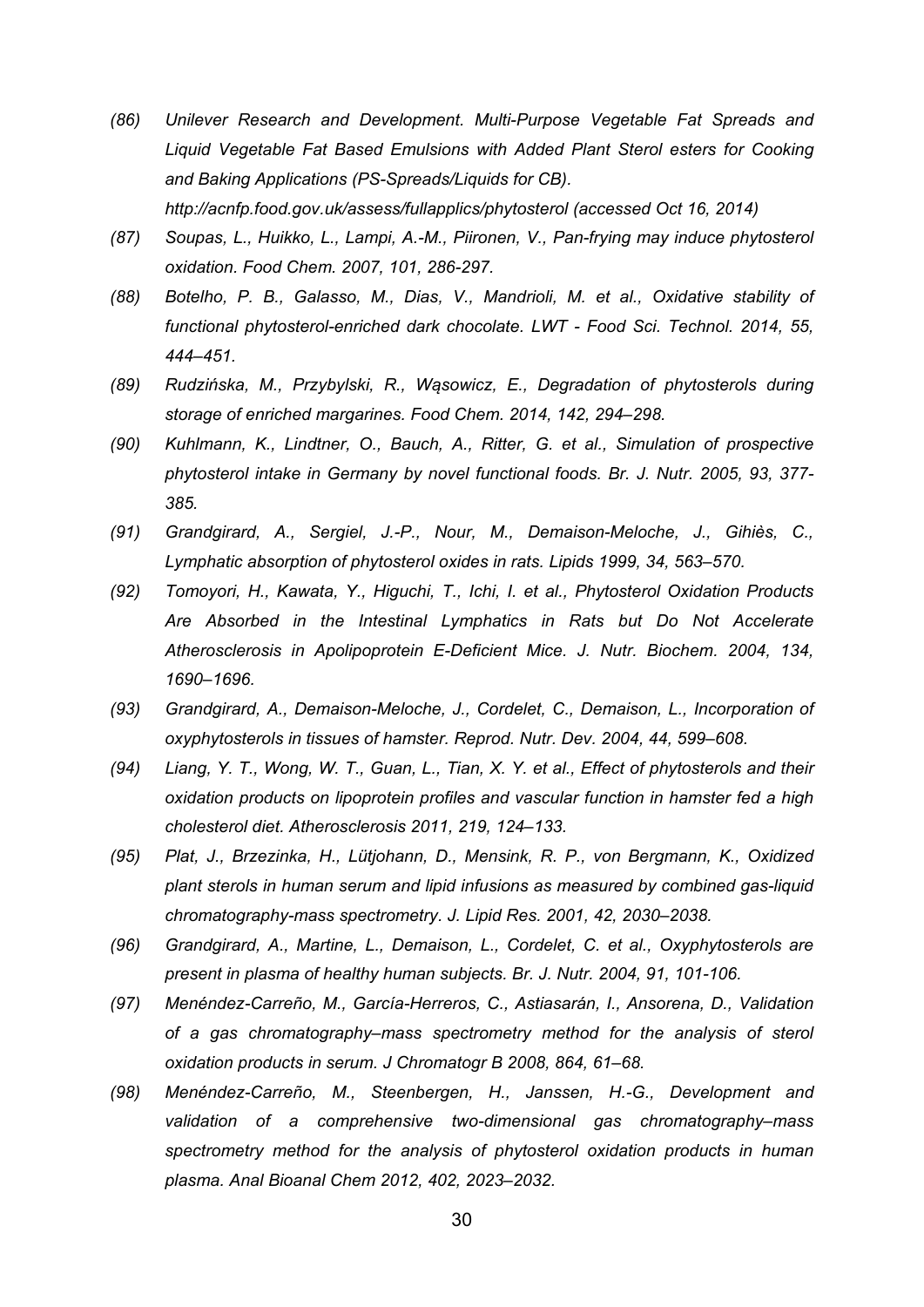- *(99) Husche, C., Weingärtner, O., Pettersson, H., Vanmierlo, T. et al., Validation of an isotope dilution gas chromatography–mass spectrometry method for analysis of 7 oxygenated campesterol and sitosterol in human serum. Chem. Phys. Lipids 2011, 164, 425–431.*
- *(100) Baumgartner, S., Mensink, R. P., Husche, C., Lütjohann, D., Plat, J., Effects of plant sterol- or stanol-enriched margarine on fasting plasma oxyphytosterol concentrations in healthy subjects. Atherosclerosis 2013, 227, 414–419.*
- *(101) Baumgartner, S., Mensink, R. P., Hartog, G. d., Bast, A. et al., Oxyphytosterol formation in humans: Identification of high vs. low oxidizers. Biochem. Pharmacol. 2013, 86, 19–25.*
- *(102) Aringer, L., Eneroth, P., Studies on the formation of C7-oxygenated cholesterol and ß-sitosterol metabolites in cell-free preparations of rat liver. J. Lipid Res. 1973, 14, 563–572.*
- *(103) Aringer, L., Eneroth, P., Formation and metabolism in vitro of 5,6-epoxides of cholesterol and ß-sitosterol. J. Lipid Res. 1974, 15, 389–398.*
- *(104) Aringer, L., Eneroth, P., Nordström, L., Side chain hydroxylation of cholesterol, campesterol, and ß-sitosterol in rat liver mitochondria. J. Lipid Res. 1976, 17, 263– 272.*
- *(105) Subbiah, M., Kuksis, A., Oxidation of 4-14-C-Sitosterol by mitochondria of rat liver and testes. Fed. Proc. 1969, 28, 515.*
- *(106) Hwang, K., Kelsey, M., Evidence of epoxide hydrase activity in human intestinal microflora. Cancer Biochem. Biophys. 1978, 70, 31–35.*
- *(107) Fioriti, J. A., Kanuk, M. J., George, M., Sims, R. J., Metabolic Fate of Epoxycholesterol in the Rat. Lipids 1970, 5, 71–75.*
- *(108) Lea, L., Hepburn, P., Wolfreys, A., Baldrick, P., Safety evaluation of phytosterol esters. Part 8. Lack of genotoxicity and subchronic toxicity with phytosterol oxides. Food Chem. Toxicol. 2004, 42, 771–783.*
- *(109) Koschutnig, K., Kemmo, S., Lampi, A.-M., Piironen, V. et al., Separation and isolation of β-sitosterol oxides and their non-mutagenic potential in the Salmonella microsome assay. Food Chem. 2010, 118, 133–140.*
- *(110) Abramsson-Zetterberg, L., Svensson, M., Johnsson, L., No evidence of genotoxic effect in vivo of the phytosterol oxidation products triols and epoxides. Toxicol. Lett. 2007, 173, 132–139.*
- *(111) Adcox, C., Boyd, L., Oehrl, L., Allen, J., Fenner, G., Comparative Effects of Phytosterol Oxides and Cholesterol Oxides in Cultured Macrophage-Derived Cell Lines. J. Agric. Food Chem. 2001, 49, 2090–2095.*